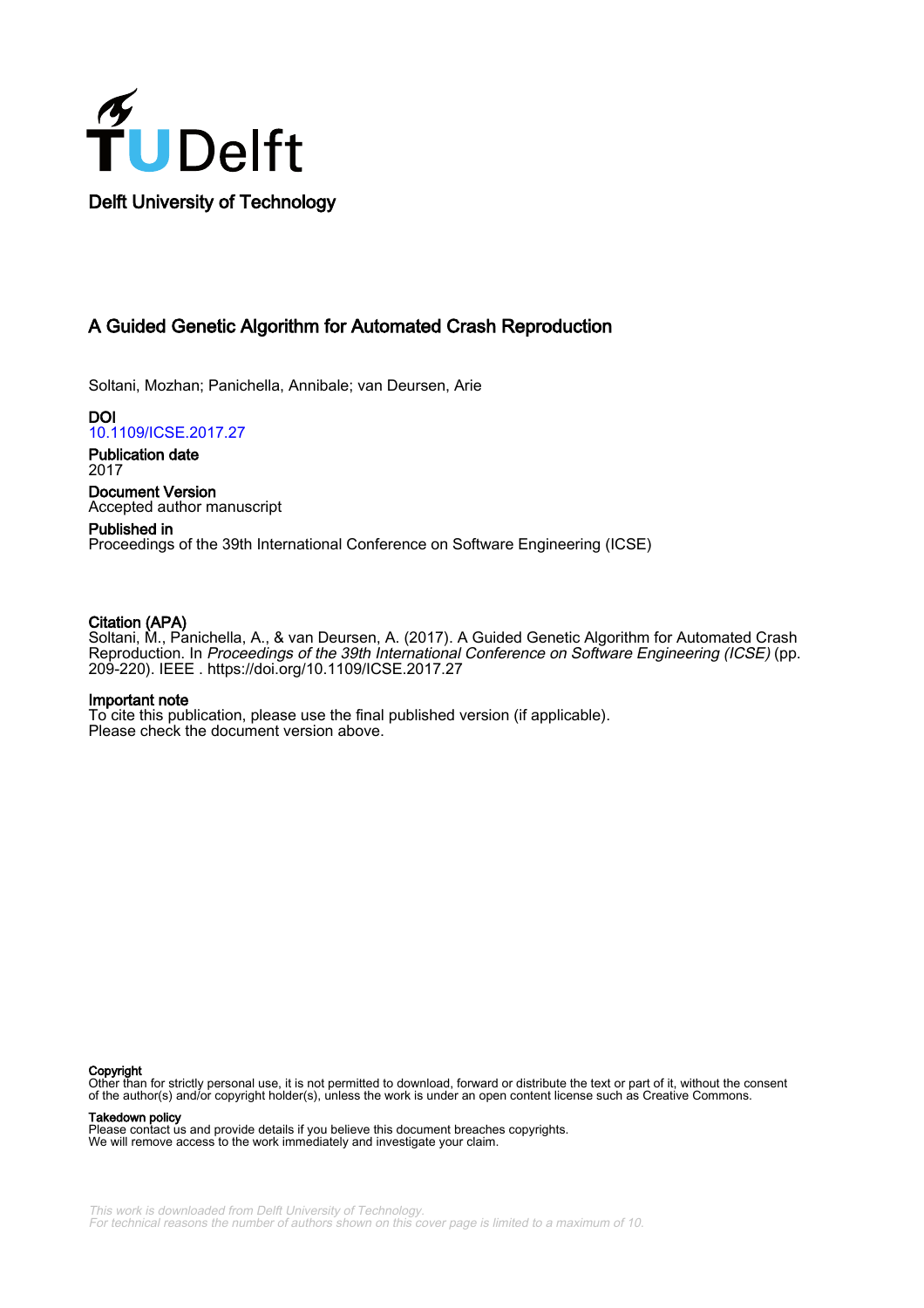Delft University of Technology Software Engineering Research Group Technical Report Series

# A Guided Genetic Algorithm for Automated Crash Reproduction

Mozhan Soltani, Annibale Panichella, and Arie van Deursen

Report TUD-SERG-2017-006



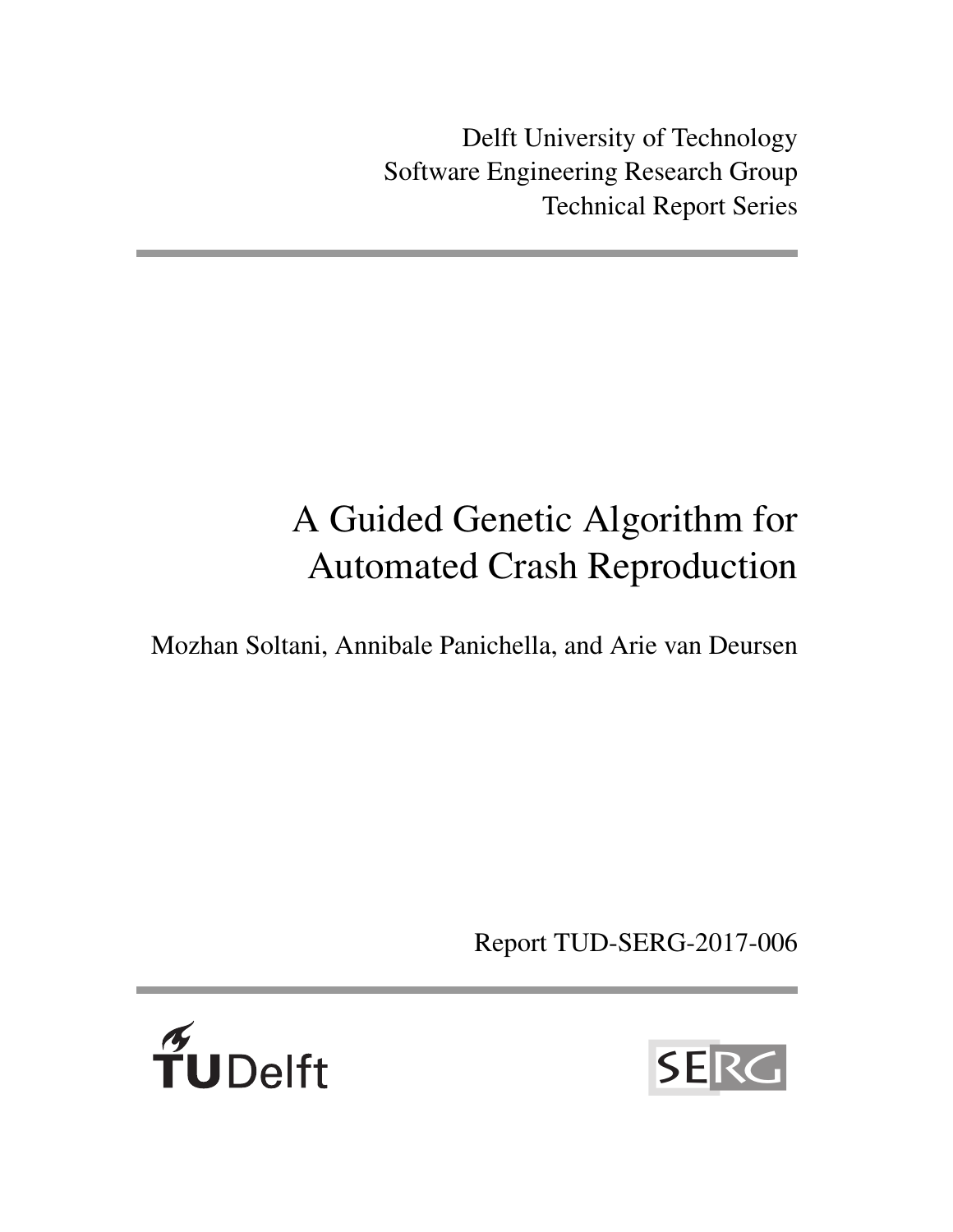TUD-SERG-2017-006

Published, produced and distributed by:

Software Engineering Research Group Department of Software Technology Faculty of Electrical Engineering, Mathematics and Computer Science Delft University of Technology Mekelweg 4 2628 CD Delft The Netherlands

ISSN 1872-5392

Software Engineering Research Group Technical Reports: http://www.se.ewi.tudelft.nl/techreports/

For more information about the Software Engineering Research Group: http://www.se.ewi.tudelft.nl/

Note: Accepted for publication at the research track of the ACM/IEEE International Conference on Software Engineering (ICSE), held in Buenos Aires, May 2017.

 c 2017 IEEE. Personal use of this material is permitted. Permission from IEEE must be obtained for all other uses, in any current or future media, including reprinting/republishing this material for advertising or promotional purposes, creating new collective works, for resale or redistribution to servers or lists, or reuse of any copyrighted component of this work in other works.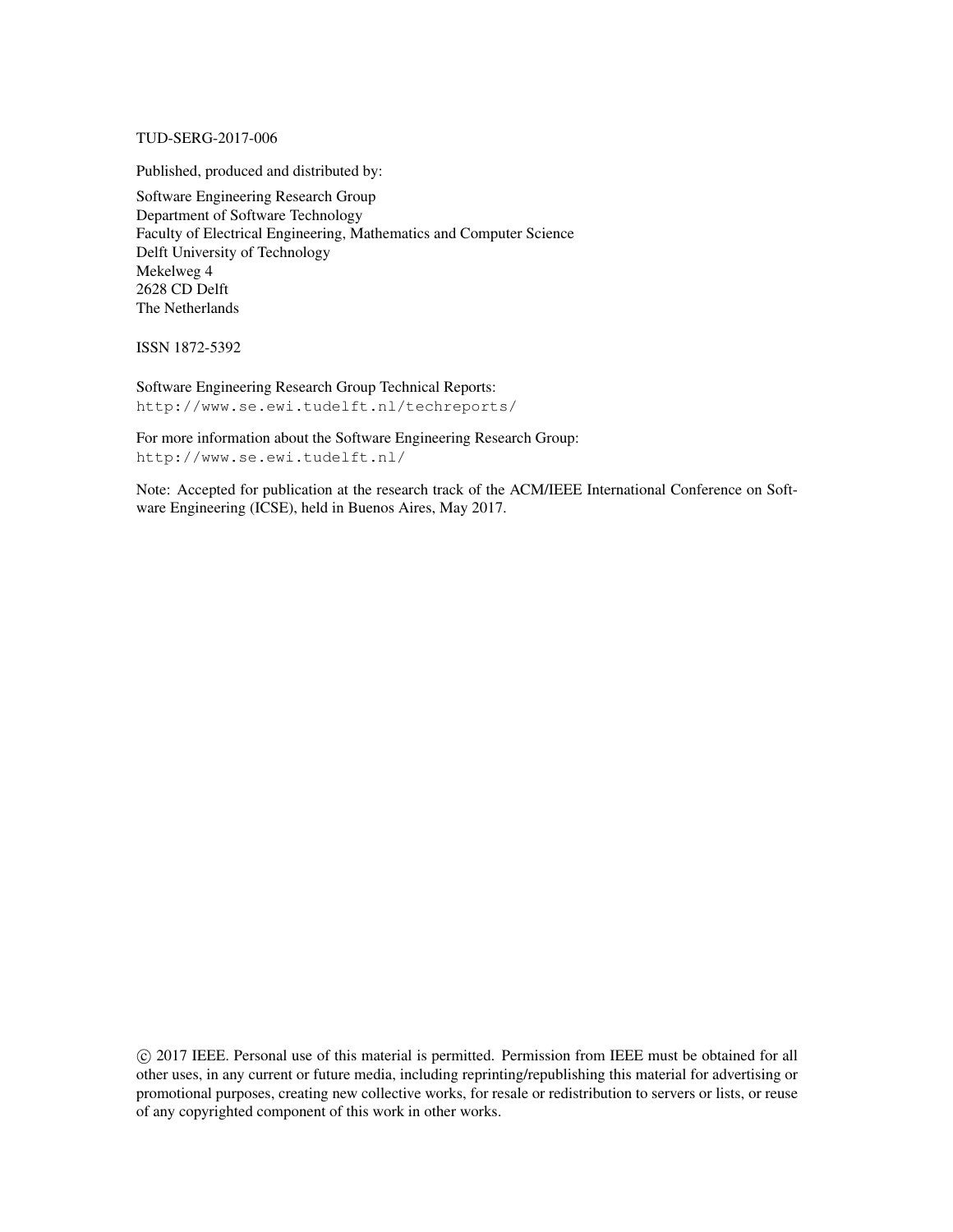# A Guided Genetic Algorithm for Automated Crash Reproduction

Mozhan Soltani Delft University of Technology The Netherlands m.soltani@tudelft.nl

Annibale Panichella SnT Centre - University of Luxembourg Luxembourg annibale.panichella@uni.lu

Arie van Deursen Delft University of Technology The Netherlands Arie.vanDeursen@tudelft.nl

*Abstract*—To reduce the effort developers have to make for crash debugging, researchers have proposed several solutions for automatic failure reproduction. Recent advances proposed the use of symbolic execution, mutation analysis, and directed model checking as underling techniques for post-failure analysis of crash stack traces. However, existing approaches still cannot reproduce many real-world crashes due to such limitations as environment dependencies, path explosion, and time complexity. To address these challenges, we present EvoCrash, a post-failure approach which uses a novel Guided Genetic Algorithm (GGA) to cope with the large search space characterizing real-world software programs. Our empirical study on three open-source systems shows that EvoCrash can replicate 41 (82%) of realworld crashes, 34 (89%) of which are useful reproductions for debugging purposes, outperforming the state-of-the-art in crash replication.

*Keywords*-Search-Based Software Testing; Genetic Algorithms; Automated Crash Reproduction;

#### I. INTRODUCTION

Manual crash replication is a labor-intensive task. Developers faced with this task need to reproduce failures reported in issue tracking systems, which all too often contain insufficient data to determine the root cause of a failure.

Hence, to reduce developer effort, many different automated crash replication techniques have been proposed in the literature. Such techniques typically aim at generating tests triggering the target failure. For example, record-replay approaches [1]–[5] monitor software behavior via software/hardware instrumentation to collect the observed objects and method calls when failures occur. Unfortunately, such techniques suffer from well-known practical limitations, such as performance overhead [6], and privacy issues [7].

As opposed to these costly techniques, *post-failure* approaches [6]–[12] try to replicate crashes by exploiting data that is available *after* the failure, typically stored in log files or external bug tracking systems. Most of these techniques require specific input data in addition to crash stack traces [6], such as core dumps [8]–[10], [13] or models of the software like input grammars [14], [15] or class invariants [16].

Since such additional information is usually not available to developers, recent advances in the field have focused on crash stack traces as the *only* source of information for debugging [6], [7], [12]. For example, Chen and Kim developed STAR [6], an approach based on backward symbolic execution. STAR outperforms earlier crash replication techniques, such as Randoop [17] and BugRedux [18]. Xuan et al. [12] presented MuCrash, a tool that updates existing test cases using specific mutation operators, thus creating a new pool of tests to run against the software under test. Nayrolle et al. [7] proposed JCHARMING, based on directed model checking combined with program slicing [7], [19].

Unfortunately, the state-of-the-art tools suffer from several limitations. For example, STAR cannot handle cases with external environment dependencies [6] (e.g., file or network inputs), non-trivial string constraints, or complex logic potentially leading to a path explosion. MuCrash is limited by the ability of existing tests in covering method call sequences of interest, and it may lead to a large number of unnecessary mutated test cases [12]. JCHARMING [7], [19] applies model checking which can be computationally expensive. Moreover, similar to STAR, JCHARMING does not handle crash cases with environmental dependencies.

In our previous preliminary study [20], we have suggested to re-use existing unit test generation tools, such as Evo-Suite [21], for crash replication. To that end, we developed a *fitness function* to assess the capability of candidate test cases in replicating the target failure. Although this simple solution could help to replicate one crash not handled by STAR and MuCrash, our preliminary study showed that this simple solution still leaves other crashes as non-reproducible. These negative results are due to the large search space for real world programs where the probability to generate test data satisfying desired failure conditions is low. In fact, the classic *genetic operators* from existing test frameworks are aimed at maximizing specific coverage criteria [21] instead of exploiting single execution paths and object states that characterize software failures.

To address this challenge, this paper presents an evolutionary search-based approach, named EvoCrash, for crash reproduction. EvoCrash is built on top of EvoSuite [21], the well-known automatic test suite generation tool for Java. For EvoCrash we developed a novel *guided* genetic algorithm (GGA). It lets the stack trace guide the search, thus reducing the search space. In particular, GGA uses a novel generative routine to build an initial population of tests exercising at least one of the methods reported in the crash stack frames.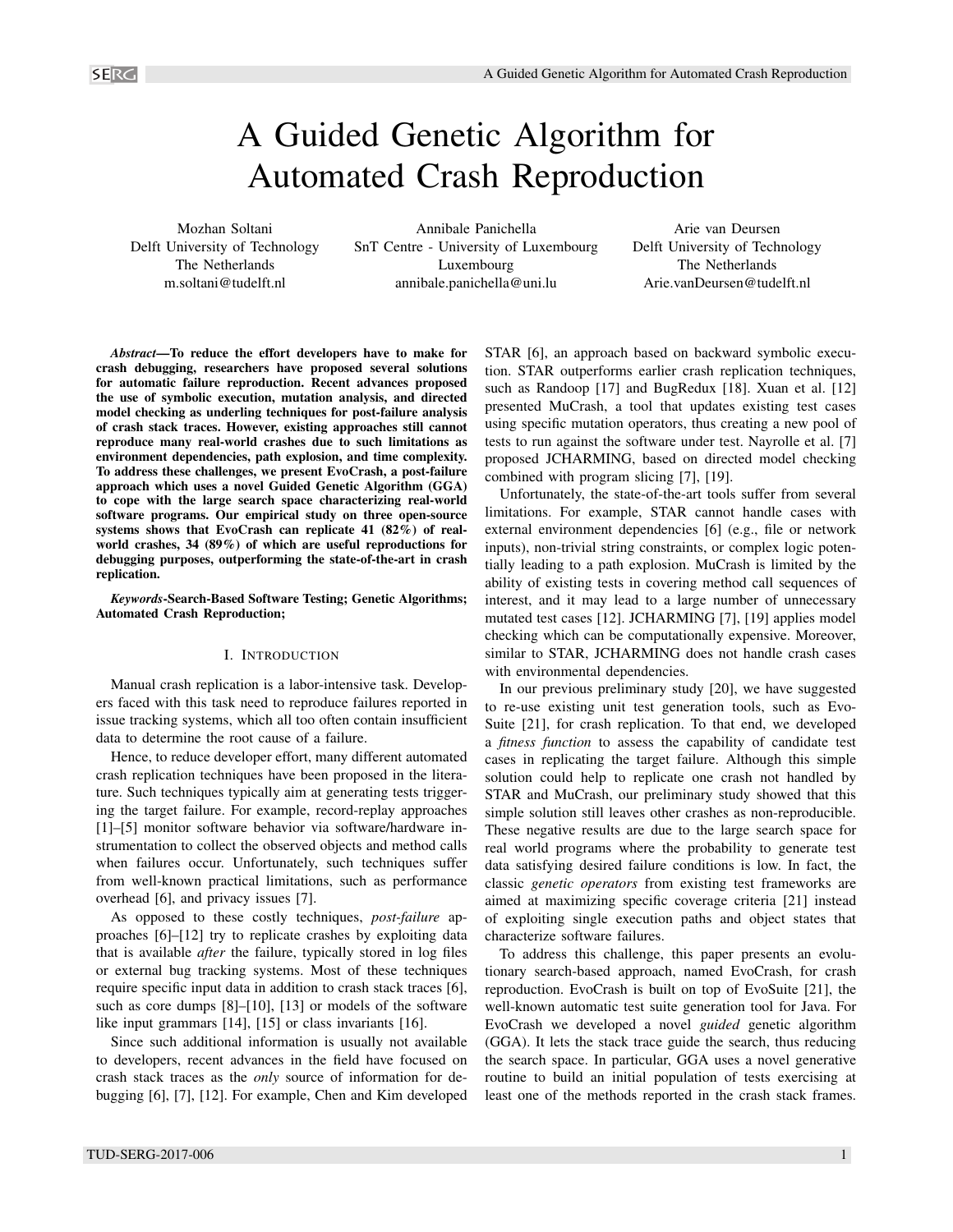Furthermore, GGA uses new crossover and mutation operators to avoid the generation of futile tests that lack calls to failing methods. To further guide the search process, we developed a novel *fitness function* that improves the calculation of *stack trace distance* previously defined in [20], to assess candidate test cases.

The contributions of our paper are:

- A novel *guided* genetic algorithm (GGA) for crash reproduction that generates and evolves only tests that exercise at least one of the methods involved in the failure;
- EvoCrash, a Java tool implementing GGA that generates JUnit tests that developers can directly use for debugging purposes;
- An empirical study on 50 real-world software crashes involving different versions of three open source projects showing that EvoCrash can replicate 41 cases (82%), 34 (89%) of which are useful for debugging;
- A comparison of EvoCrash with three state-of-the-art approaches based on crash stack traces (STAR [6], Mu-Crash [12] and JCHARMING [7]).

Furthermore, we provide a publicly available replication package<sup>1</sup> that includes: (i) an executable jar of EvoCrash, (ii) all bug reports used in our study, and (iii) the test cases generated by our tool.

#### II. RELATED WORK

Since our approach aims at crash reproduction using test generation, we start out by summarizing related work in the areas of automated crash replication and coverage-based unit test generation.

#### *A. Automated Approaches to Crash Replication*

Previous approaches in the field of crash replication can be grouped into three main categories: (i) *record-play* approaches, (ii) *post-failure* approaches using various data sources, and (iii) *stack-trace based post-failure* techniques. The first category includes the earliest works in this field, such as ReCrash [1], ADDA [2], Bugnet [3], and jRapture [5]. The aforementioned techniques rely on program run-time data for automated crash replication. Thus, they record the program execution data in order to use it for identifying the program states and execution path that led to the program failure. However, monitoring program execution may lead to (i) substantial performance overhead due to software/hardware instrumentation [6]–[8], and (ii) severe privacy issues since the collected execution data may contain sensitive information [6].

On the other hand, post-failure approaches [8]–[11], [15] analyze software data (e.g., core dumps) only after crashes occur, thus not requiring any form of instrumentation. Rossler et al. [8] developed an evolutionary search-based approach named RECORE that leverages from core dumps (taken at the time of a failure) to generate input data. RECORE combines the search-based input generation with a coverage-based technique to generate method sequences. Weeratunge et al. [13]

<sup>1</sup>http://www.evocrash.org/

used core dumps and directed search for replicating crashes related to concurrent programs in multi-core platforms. Leitner et al. [9], [10] used a failure-state extraction technique to create tests from core dumps (to derive input data) and stack traces (to derive method calls). Kifetew et al. [14], [15] used genetic programming requiring as input (i) a grammar describing the program input, and (ii) a (partial) call sequence. Boyapati et al. [16] developed another technique requiring manually written specifications containing method preconditions, postconditions, and class invariants. However, all these *post-failure* approaches need various types of information that are often not available to developers, thus decreasing their feasibility.

To increase the practical usefulness of automated approaches, researchers have focused on crash stack traces as the only source of information for debugging. For instance, ESD [11] uses forward symbolic execution that leverages commonly reported elements in bug reports. BugRedux [18] also uses forward symbolic execution but it can analyze different types of execution data, such as crash stack traces. As highlighted by Chen and Kim [6], both ESD and BugRedux rely on forward symbolic execution, thus inheriting its problems due to *path explosion* and *object creation* [22]. To address these two issues, Chen and Kim [6] introduced STAR, a tool that applies backward symbolic execution to compute crash preconditions and generates a test using a method sequence composition approach.

Different from STAR, JCHARMING [7] uses a combination of crash traces and model checking to automatically reproduce bugs that caused field failure. To address the state explosion problem [23] in model checking, JCHARMING applies program slicing to direct the model checking process by reduction of the search space. Instead, MuCrash [12] uses mutation analysis as the underlying technique for crash replication. First, MuCrash selects the test cases that include the classes in the crash stack trace. Next, it applies predefined mutation operators on the tests to produce mutant tests that can reproduce the target crash.

In our earlier study [20], we showed that even coveragebased tools like EvoSuite can replicate some target crashes if relying on a proper fitness function specialized for crash replication. However, our preliminary results also indicated that this simple solution could not replicate some cases for two main reasons: (i) limitations of the developed fitness function, and (ii) the large search space in complex real-world software. The EvoCrash approach presented in this paper resumes this line of research because it used evolutionary search to synthesize a crash reproducible test case. However, it is novel because it utilizes a smarter fitness function and it applies an Guided Genetic Algorithm (GGA) instead of coverageoriented genetic algorithms. Section III presents full details regarding the novel fitness function and GGA in EvoCrash.

#### *B. Unit Test Generation Tools*

A number of techniques and tools have been proposed in the literature to automatically generate tests maximizing specific code coverage criteria [17], [21], [24]–[27]. The main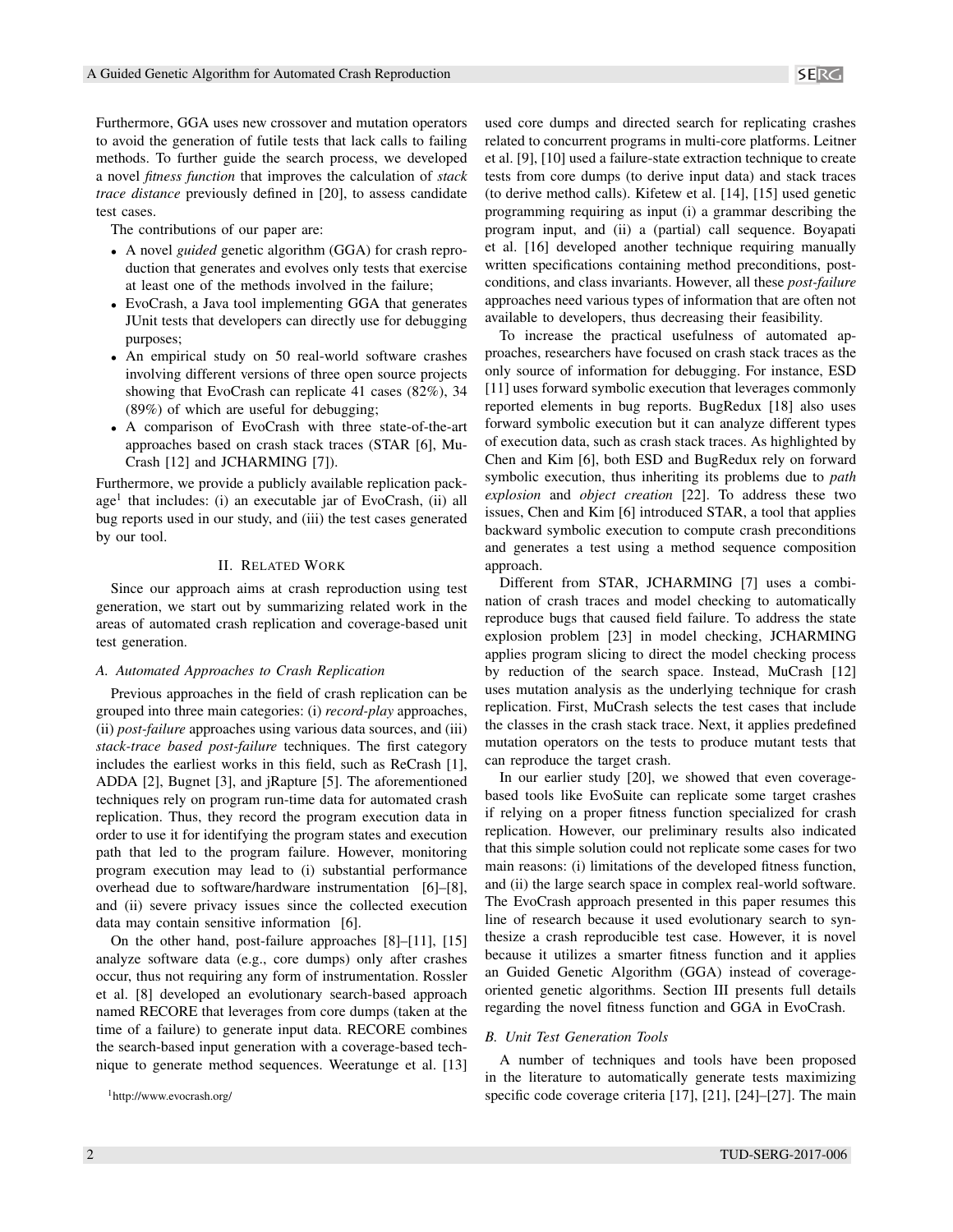difference among them is represented by the core search algorithm used for generating tests. For example, EvoSuite [21] and JTExpert [27] use genetic algorithms to create test suites optimizing branch coverage; Randoop [17] and T3 [24] apply random testing, while DART [25] and Pex [26] are based on dynamic symbolic execution.

As reported in the related literature, such tools can be used to discover bugs affecting software code. Indeed, they can generate test triggering crashes when trying to generate tests exercising the uncovered parts of the code. For example, Fraser and Arcuri [28] successfully used EvoSuite to discover undeclared exceptions and bugs in open-source projects. Recently, Moran et al. [29] used coverage-based tools to discover android application crashes. However, as also pointed out by Chen and Kim [6] coverage-based tools are not specifically defined for crash replication. In fact, these tools are aimed at covering all methods (and their code elements) in the class under test. Thus, already covered methods are not taken into account for search even if none of the already generated tests synthesizes the target crash. Therefore, the probability of generating tests satisfying desired crash triggering object states is particularly low for coverage-based tools [6].

On the other hand, for crash replication, not all methods should be exploited for generating a crash: we are interested in covering only the few lines in those methods involved in failure, while other methods (or classes) might be useful only for instantiating the necessary objects (e.g., input parameters). Moreover, among all possible method sequences, we are interested only on those that can potentially lead to the target crash stack trace. Therefore, in this paper we developed a tool, named EvoCrash, which is specialized for stack trace based crash replication.

#### III. THE EVOCRASH APPROACH

According to Harman et al. [30], [31], there are two key ingredients for a successful application of search-based techniques. The first is the formulation of a proper fitness function to guide the search toward reaching the target, which in our case is a way to trigger a crash. The second ingredient consists of applying a proper search algorithm to promote tests closer to mimicking the crash, while penalizing tests with poor fitness values. The next sub-sections detail the fitness function as well as the genetic algorithms we designed in EvoCrash.

#### *A. Crash Stack Trace Processing*

An optimal test case for crash reproduction has to crash at the same location as the original crash and produce a stack trace as close to the original one as possible. Therefore, in EvoCrash we first parse the log file given as input in order to extract the crash stack frames of interest. A standard Java stack trace contains (i) the type of the exception thrown, and (ii) the list of stack frames generated at the time of the crash. Each stack frame corresponds to one method involved in the failure, hence, it contains all information required for its identification: (i) the method name; (ii) the class name, and (iii) line numbers where the exception was generated. The last frame is where the exception has been thrown, whereas the root cause could be in any of the frames, or even outside the stack trace.

From a practical point of view, any class or method in the stack trace can be selected as code unit to use as input for existing test case generation tools, such as EvoSuite. However, since our goal is to synthesize a test case generating a stack trace as close to the original trace as possible, we always target the class where the exception is thrown (last stack frame in the crash stack trace) as the main class under test (CUT).

#### *B. Fitness Function*

As described in our previous study [20], our fitness function is formulated to consider three main conditions that must hold so that a test case would be evaluated as optimal and have zero distance: (i) the line (statement) where the exception is thrown has to be covered, (ii) the target exception has to be thrown, and (iii) the generated stack trace must be as similar to the original one as possible. More formally, we use the following fitness formulation:

Definition 1. *The fitness function value of a given test* t *is:*

$$
f(t) = 3 \times d_s(t) + 2 \times d_{except}(t) + d_{trace}(t)
$$
 (1)

*where*  $d_s(t)$  *denotes how far t is to executing the target statement, i.e., the location of the crash;*  $d_{except}(t) \in \{0, 1\}$ *is a binary value indicating whether the target exception is thrown or not; and*  $d_{trace}(t)$  *measures the distance between the generated stack trace (if any) and the expected trace.*

For the line distance  $d_s(t)$ , we use the two well-known heuristics *approach level* and *branch distance* to guide the search for branch and statement coverage [20]. The *approach level* measures the distance (i.e., minimum number of control dependencies) between the path of the code executed by  $t$  and the target statement. The *branch distance* uses a set of wellestablished rules [32] to score how close  $t$  is to satisfying the branch condition for the branch on which the target statement is directly control dependent.

If the target exception is thrown,  $d_{except}(t) = 0$ , then we proceed by calculating the trace distance,  $d_{trace}(t)$ , otherwise, the trace distance remains equal to the maximum value it can have, 1.0. To calculate the trace distance,  $d_{trace}(t)$ , in our preliminary study [20] we used the distance function defined as follows. Let  $S^* = \{e_1^*, \ldots, e_n^*\}$  be the target stack trace to replicate, where  $e_i^* = (C_1^*, m_1^*, l_1^*)$  is the *i*-the element in the trace composed by class name  $C_i^*$ , method name  $m_i^*$ , and line number  $l_i^*$ . Let  $S = \{e_1, \ldots, e_k\}$  be the stack trace (if any) generated when executing the test  $t$ . The distance between the expected trace  $S^*$  and the actual trace S is defined as:

$$
D(S^*, S) = \sum_{i=1}^{\min\{k, n\}} \varphi\left(\text{diff}(e_i^*, e_i)\right) + |n - k| \tag{2}
$$

where  $diff(e_i^*, e_i)$  measures the distance between the two trace elements  $e_i^*$  and  $e_i$  in the traces  $S^*$  and S respectively; finally,  $\varphi(x) \in [0, 1]$  is the widely used normalizing function  $\varphi(x) = x/(x+1)$  [32]. However, such a distance definition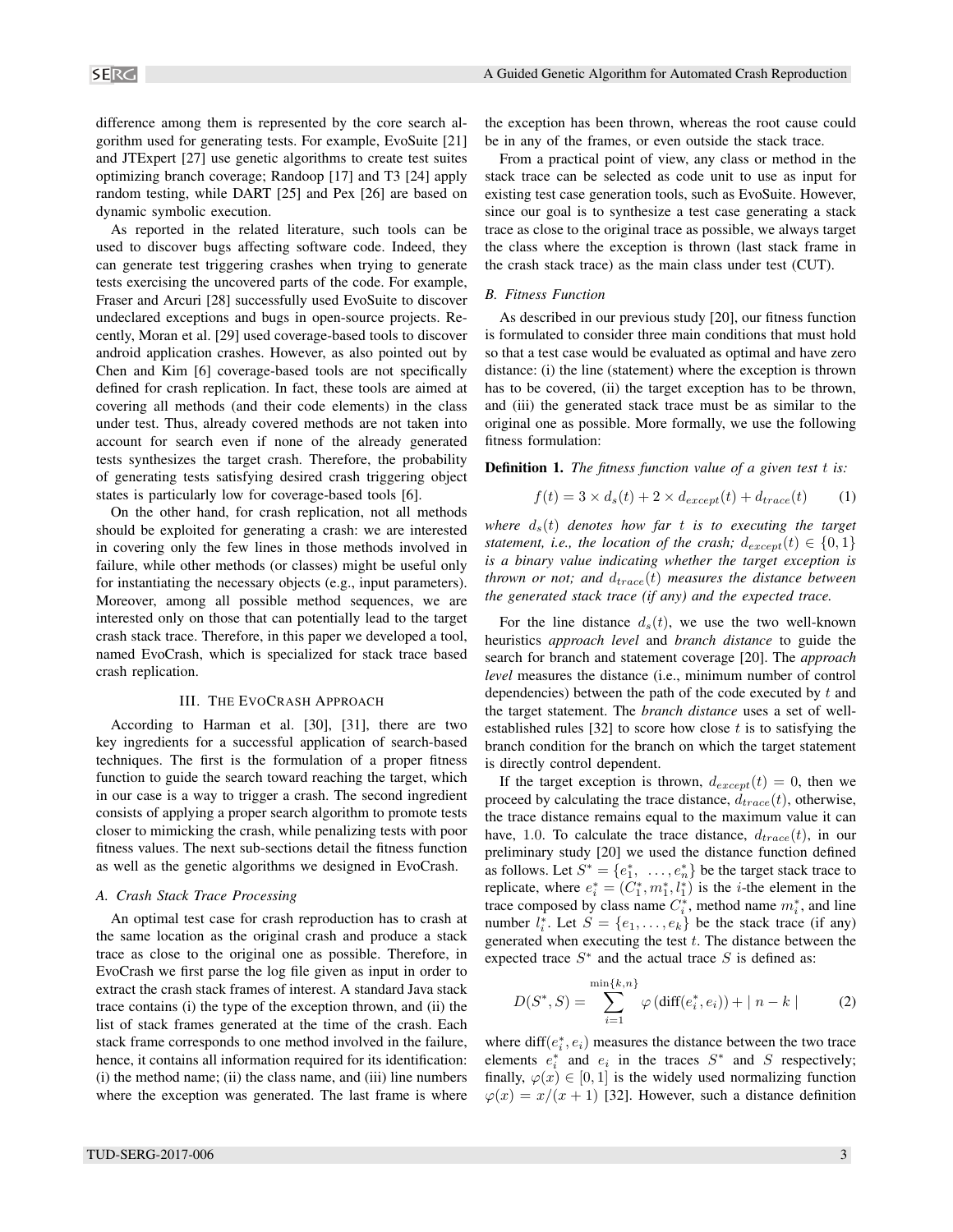has one critical limitation: it strictly requires that the expected trace  $S^*$  and the actual trace S share the same prefix, i.e., the first  $\min\{k, n\}$  trace elements. For example, assume that the triggered stack trace  $S$  and target trace  $S^*$  have one stack trace element eshared in common (i.e., one element with the same class name, method name, and source code line number) but that is located at two different positions, e.g.,  $e_i^*$  is the second element in S  $(e_{shared} = e_2 \text{ in } S)$  while it is the third one in  $S^*$  ( $e_{shared} = e_3^*$  in  $S^*$ ). In this scenario, Equation 2 will compare the element  $e_3^*$  in  $S^*$  with the element in S at the same position  $i$  (i.e., with  $e_3$ ) instead of considering the closest element  $e_{shared} = e_2$  for the comparison.

To overcome this critical limitation, in this paper we use the following new definition of stack trace distance:

Definition 2. *Let* S <sup>∗</sup> *be the expected trace, and let* S *be the actual stack trace triggered by a given test* t*. The stack trace distance between* S <sup>∗</sup> *and* S *is defined as:*

$$
D(S^*, S) = \sum_{i=1}^{n} \min \{ \text{diff}(e_i^*, e_j) : e_j \in S \}
$$
 (3)

where  $\mathrm{diff}(e_i^*,e_j)$  measures the distance between the two trace  $e$ *lements*  $e_i^*$  *in*  $S^*$  *and its closest element*  $e_j$  *in*  $S$ *.* 

We say that two trace elements are equal if and only if they share the same trace components. Therefore, we define diff $(e_i^*, e_j)$  as follows:

$$
\text{diff}(e_i^*, e_i) = \begin{cases} 3 & C_i^* \neq C_i \\ 2 & C_i^* = C_i \text{ and } m_i^* \neq m_i \\ \varphi \left( | l_i^* - l_i | \right) & \text{Otherwise} \end{cases} \tag{4}
$$

The score diff( $e_i^*$ ,  $e_i$ ) is equal to zero if and only if the two trace elements  $e_i^*$  and  $e_i$  share the same class name, method name and line number. Similarly,  $D(S^*,S)$  in Equation 3 is zero if and only if the two traces  $S^*$  and S are equal, i.e., they share the same trace elements. Starting from the function in Equation 3, we define the trace distance  $d_{trace}(t)$  as the normalized  $D(S^*, S)$  function:

$$
d_{trace}(t) = \varphi(D(S^*, S)) = D(S^*, S)/(D(S^*, S) + 1)
$$
 (5)

Consequently,  $D(S^*, S)$  in Equation 3 is zero if and only if  $S^*$  shares the same trace elements with  $S$ . In addition, our fitness function  $f(t)$  assumes values within the interval  $[0, 6]$ , reaching a zero value if and only if the evaluated test t replicates the target crash.

#### *C. Guided Genetic Algorithm*

In EvoCrash, we use a novel genetic algorithm, named GGA (Guided Genetic Algorithm), suitably defined for the crash replication problem. While traditional search algorithms in coverage-based unit test tools target all methods in the CUT, GGA gives higher priority to those methods involved in the target failure. To accomplish this, GGA uses three novel *genetic operators* that create and evolve test cases that always exercise at least one method contained in the crash stack trace, increasing the overall probability of triggering the

Algorithm 1: Guided Genetic Algorithm

```
Input: Class under test C
                 Target call from the crash stack trace TCPopulation size N
                 Search time-out max\_timeResult: Test case t
     begin
 2 // initialization<br>3 M_{\text{orob}} \leftarrow\begin{array}{c|c}\n3 & M_{\text{crash}} \leftarrow \text{identity public methods based on } TC \\
\hline\nk \leftarrow 0\n\end{array}5 P<sub>k</sub> ← MAKE-INITIAL-POPULATION(C, M_{\text{crash}}, N)<br>6 EVALUATE(P_k)
  6 EVALUATE(P_k)<br>
\frac{1}{\sqrt{m}} main loop
             // main loop
  8 while (best fitness value > 0) AND (time spent < max\_time) do
 9 k \leftarrow k+1<br>10 // generate of
10 // generate offsprings<br>11 // Q \leftarrow \emptyset11 O \leftarrow \emptyset<br>12 while \cup12 while |O| < N do<br>
|D_1, D_2 \leftarrow sel
13 p<sub>1</sub>, p_2 \leftarrow select two parents for reproduction<br>
if crossover probability then
14 if crossover probability then<br>
\begin{array}{|c|c|c|c|c|c|} \hline \textbf{if} & \textbf{c} & \textbf{c} & \textbf{c} \\ \hline \textbf{15} & 0 & 0 & \textbf{c} & \textbf{c} \\ \hline \end{array}\downarrow o<sub>1</sub>, o<sub>2</sub> ← GUIDED-CROSSOVER(p<sub>1</sub>, p<sub>2</sub>)
16 else
 \begin{array}{|c|c|c|c|}\n\hline\n117 & 18 & 0_1 & \cdots & p1 \\
\hline\n18 & 0_2 & \cdots & p2\n\end{array}19 \begin{array}{|c|c|c|c|c|c|}\n\hline\n0 & \leftarrow O \bigcup \text{GUIDED-MUTATION}(o_1) \\
\hline\n\end{array}20 \bigcup O ← O \bigcup GUIDED-MUTATION(o_2)
21 // fitness evaluation
22 EVALUATE(O)
 23 P_k \leftarrow P_{k-1} \cup O24 Pk ← select the N fittest individuals in P_k25 t_{best} \leftarrow fittest individual in P_k<br>26 t_{best} \leftarrow POST-PROCESSING(t
             t_{best} \longleftarrow POST-PROCESSING(t_{best})
```
target crash. As shown in Algorithm 1, GGA contains all main steps of a standard genetic algorithm: (i) it starts with creation of an initial population of random tests (line 5); (ii) it evolves such tests over subsequent generations using *crossover* and *mutation* (lines 12-20); and (iii) at each generation it *selects* the fittest tests according to the fitness function (lines 22-24). The main difference is represented by the fact that it uses (i) a novel routine for generating the initial population (line 5); (ii) a new crossover operator (line 15); (iii) a new mutation operator (lines 19-20). Finally, the fittest test obtained at the end of the search is optimized by post-processing (in line 26).

Initial Population. The routine used to generate the initial population plays a paramount role [33] since it performs sampling of the search space. In traditional coverage-based tools (e.g., EvoSuite [21] or JTExpert [27]) such a routine is designed to generate a well-distributed population (set of tests) calling as many methods in the target class as possible [21], which is not the main goal for crash replication.

For this reason, in this paper we use the novel routine highlghted in Algorithm 2 for generating the initial sample for random tests. In particular, our routine gives higher importance to methods contained in crash stack frames. Subsequently, if a target call, selected by the developer, is public or protected, Algorithm 2 guarantees that this call is inserted in each test at least once. Otherwise, if the target call is private, the algorithm guarantees that each test contains at least one call to a public caller method which invokes the target private call. Algorithm 2 generates random tests using the loop in lines 3- 18, and requires as input (i) the set of public target method(s)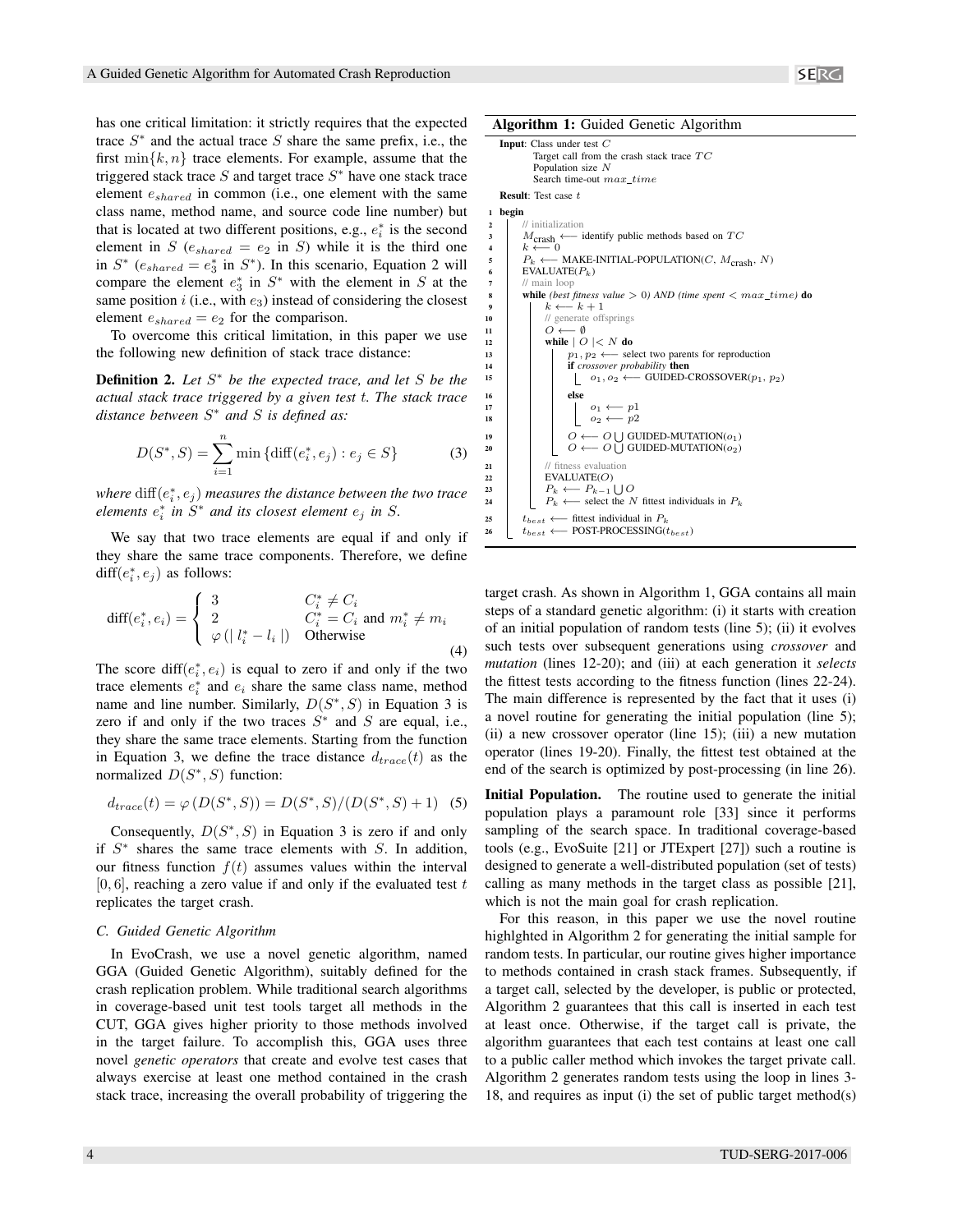|                         | <b>Algorithm 2: MAKE-INITIAL-POPULATION</b>                                                            |  |  |  |  |
|-------------------------|--------------------------------------------------------------------------------------------------------|--|--|--|--|
|                         | <b>Input:</b> Class under test $C$<br>Set of failing methods $M_{\text{crash}}$<br>Population size $N$ |  |  |  |  |
|                         | <b>Result:</b> An initial population $P_0$                                                             |  |  |  |  |
| 1                       | begin                                                                                                  |  |  |  |  |
| 2                       | $P_0 \leftarrow \emptyset$                                                                             |  |  |  |  |
| 3                       | while $ P_0  < N$ do                                                                                   |  |  |  |  |
| $\overline{\mathbf{4}}$ | $t \leftarrow$ empty test case                                                                         |  |  |  |  |
| 5                       | $size \longleftarrow$ random integer $\in$ [1;MAX_SIZE]                                                |  |  |  |  |
| 6                       | // probability of inserting a method involved in the failure                                           |  |  |  |  |
| 7                       | insert_probability $\longleftarrow$ 1/size                                                             |  |  |  |  |
| 8                       | while (number of statements in $t$ ) $\lt$ size do                                                     |  |  |  |  |
| 9                       | <b>if</b> random_number $\leq$ insert_probability <b>then</b>                                          |  |  |  |  |
| 10                      | method_call $\longleftarrow$ pick one element from $M_{\text{crash}}$                                  |  |  |  |  |
| 11                      | // reset the probability of inserting a failing method                                                 |  |  |  |  |
| 12                      | insert_probability $\longleftarrow 1/size$                                                             |  |  |  |  |
| 13                      | else                                                                                                   |  |  |  |  |
| 14                      | method_call $\longleftarrow$ pick one public method in C                                               |  |  |  |  |
| 15                      | length $\longleftarrow$ number of statements in t                                                      |  |  |  |  |
| 16                      | // increase the probability of inserting a failing method                                              |  |  |  |  |
| 17                      | insert_probability $\longleftarrow 1/(size - length + 1)$                                              |  |  |  |  |
| 18                      | INSERT-METHOD-CALL(method_call, t)                                                                     |  |  |  |  |
| 19                      | $P_0 \leftarrow P_0 \cup t$                                                                            |  |  |  |  |
|                         |                                                                                                        |  |  |  |  |

 $M_{crash}$ , (ii) the population size N, and (iii) the class under test C. In each iteration, we create an empty test  $t$  (line 4) to fill with a random number of statements (lines 5-18). Then, statements are randomly inserted in  $t$  using the iterative routine in lines 8-18: at each iteration we insert a call to one public method either taken from  $M_{crash}$ , or member classes of C. In the first iteration, crash methods in  $M_{crash}$  (methods of interest) are inserted in t with a low probability  $p = 1/size$ (line 7), where size is the total number of statements to add in  $t$ . In the subsequent iterations, such a probability is automatically increased when no methods from  $M_{crash}$  is inserted in  $t$  (line 15-17). Therefore, Algorithm 2 ensures that at least one method of the crash is inserted in each initial test<sup>2</sup>.

The process of inserting a specific method call in a test  $t$  requires several additional operations [21]. For example, before inserting a method call  $m$  in  $t$  it is necessary to instantiate an object of the class containing  $m$  (e.g., calling one of the public constructors). Creating a proper method call also requires the generation of proper input parameters, such as other objects or primitive variables. For all these additional operations, Algorithm 2 uses the routine INSERT-METHOD-CALL (line 18). For each method call in  $t$ , it sets the input parameters values by re-using objects and variables already defined in t, setting some input values to null (only for objects used as input parameters), or randomly generating new objects and primitive values.

Guided Crossover. Even if all tests in the initial population exercise one or more methods contained in the crash stack trace, during the evolution process—i.e., across different generations— tests can lose the inserted target calls. One possible cause for this scenario is represented by the traditional *single-point* crossover, which generates two offsprings by

|                         | Algorithm 3: GUIDED-CROSSOVER                                                    |  |  |
|-------------------------|----------------------------------------------------------------------------------|--|--|
|                         | <b>Input:</b> Parent tests $p_1$ and $p_2$<br>Set of failing methods $M_{crash}$ |  |  |
|                         | <b>Result:</b> Two offsprings $o_1$ , $o_2$                                      |  |  |
| 1                       | begin                                                                            |  |  |
| $\overline{\mathbf{c}}$ | $size_1 \longleftarrow   p_1  $                                                  |  |  |
| 3                       | $size_2 \longleftarrow  p_2 $                                                    |  |  |
| $\overline{4}$          | // select a cut point                                                            |  |  |
| 5                       | $\mu k \longleftarrow$ random number $\in [0; 1]$                                |  |  |
| 6                       | // first offspring                                                               |  |  |
| 7                       | $o_1 \leftarrow$ first $\mu \times size_1$ statements from $p_1$                 |  |  |
| 8                       | $o_1 \longleftarrow$ append $(1 - \mu) \times size_2$ statements from $p_2$      |  |  |
| 9                       | CORRECT(o <sub>1</sub> )                                                         |  |  |
| 10                      | if $o_1$ does not contain methods from $M_{crash}$ then                          |  |  |
| 11                      | $o_1 \longleftarrow$ clone of $p_1$                                              |  |  |
| 12                      | // second offspring                                                              |  |  |
| 13                      | $o_2 \leftarrow$ first $\mu \times size_2$ statements from $p_2$                 |  |  |
| 14                      | $o_2 \leftarrow$ append $(1 - \mu) \times size_1$ statements from $p_1$          |  |  |
| 15                      | CORRECT(o <sub>2</sub> )                                                         |  |  |
| 16                      | if $o_2$ does not contain methods from $M_{crash}$ then                          |  |  |
| 17                      | $o_2 \longleftarrow$ clone of $p_2$                                              |  |  |

randomly exchanging statements between two parent tests  $p_1$ and  $p_2$ . Given a random cut-point  $\mu$ , the first offspring  $o_1$ inherits the first  $\mu$  statements from parent  $p_1$ , followed by |  $p_2$  | − $\mu$  statements from parent  $p_2$ . Vice versa, the second offspring  $o_2$  will contain  $\mu$  statements from parent  $p_2$  and  $|p_1| - \mu$  statements from the parent  $p_1$ . Even if both parents exercise one or more failing methods from the crash stack trace, after crossover is performed, the calls may be moved into one offspring only. Therefore, the traditional single-point crossover can hamper the overall algorithm.

To avoid this scenario, GGA leverages a novel *guided single-point crossover* operator, whose main steps are highlighted in Algorithm 3. The first steps in this crossover are identical to the standard single-point crossover: (i) it selects a random cut point  $\mu$  (line 5), (ii) it recombines statements from the two parents around the cut-point (lines 7-8 and 12-13 of Algorithm 3). After this recombination, if  $o_1$  (or  $o_2$ ) loses the target method calls (a call to one of the methods reported in the crash stack trace), we reverse the changes and re-define  $o_1$ (or  $o_2$ ) as pure copy of its parent  $p_1$  ( $p_2$  for offspring  $o_2$ ) (if conditions in lines 10-11 and 16-17). In this case, the mutation operator will be in charge of applying changes to  $o_1$  (or  $o_2$ ).

Moving method calls from one test to another may result in non well-formed tests. For example, an offspring may not contain proper class constructors before calling some methods; or some input parameters (either primitive variables or objects) are not inherited from the original parent. For this reason, Algorithm 3 applies a *correction* procedure (lines 9 and 15) that inserts all required objects and primitive variables into non well-formed offspring.

Guided Mutation. After crossover, new tests are usually mutated (with a low probability) by adding, changing and removing some statements. While adding statements will not affect the type of method calls contained in a test, the statement deletion/change procedures may remove relevant calls to methods in the crash stack frame. Therefore, GGA also uses a new *guided-mutation* operator, described in Algorithm 4.

<sup>&</sup>lt;sup>2</sup>In the worst case, a failing method will be inserted at position  $size$  in t since the probability insert\_probability will be  $1/(size - size + 1) = 1$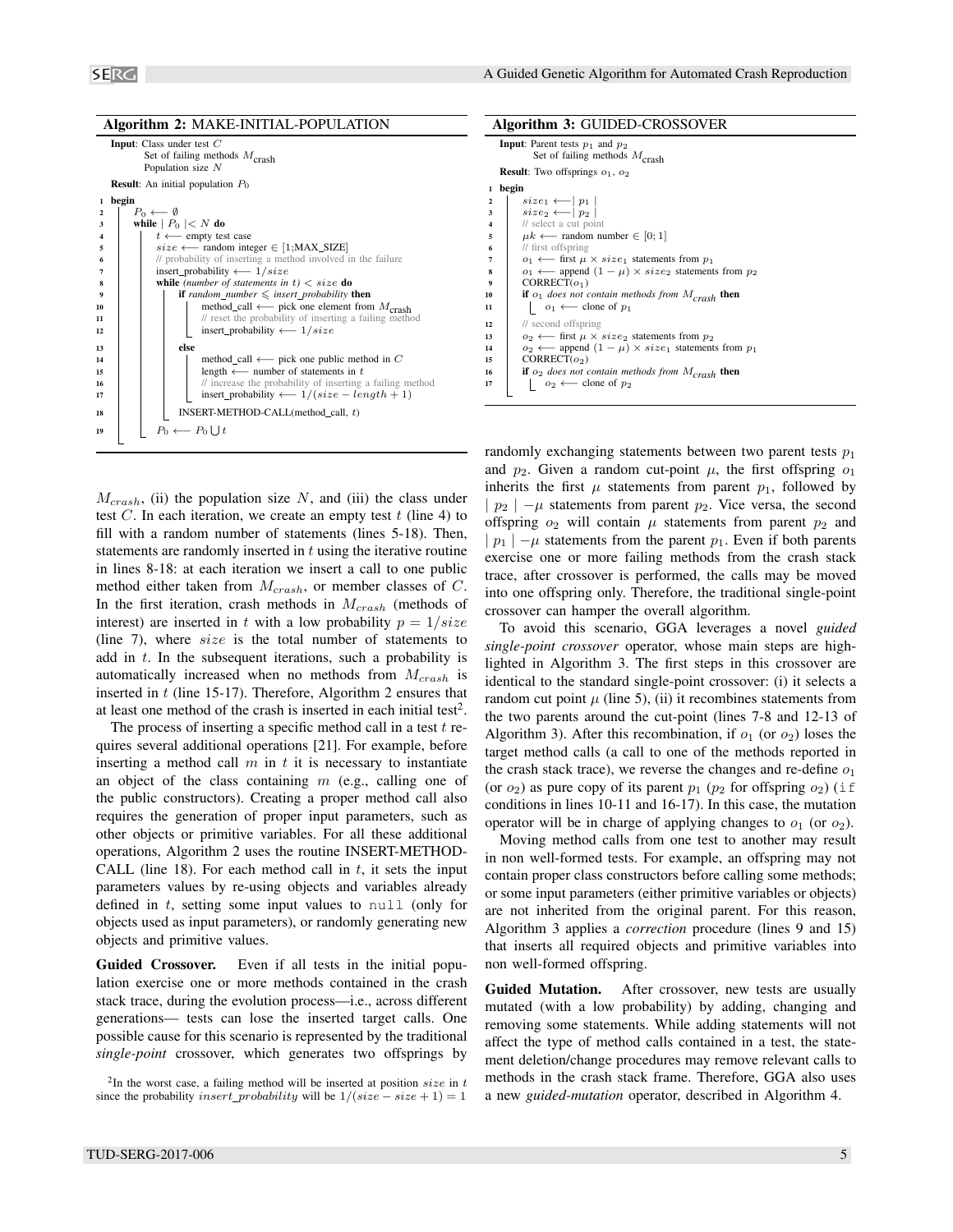|                         | <b>Algorithm 4: GUIDED-MUTATION</b>                                                                       |  |  |  |
|-------------------------|-----------------------------------------------------------------------------------------------------------|--|--|--|
|                         | <b>Input:</b> Test $t = \langle s_1, \ldots, s_n \rangle$ to mutate<br>Set of failing methods $M_{crash}$ |  |  |  |
|                         | <b>Result:</b> Mutated test t                                                                             |  |  |  |
| 1                       | begin                                                                                                     |  |  |  |
| $\overline{2}$          | $n \leftarrow  t $                                                                                        |  |  |  |
| 3                       | $apply\_mutation \longleftarrow true$                                                                     |  |  |  |
| $\overline{\mathbf{4}}$ | while $apply\_mutation == true$ do                                                                        |  |  |  |
| 5                       | for $i = 1$ to n do                                                                                       |  |  |  |
| 6                       | $\phi \longleftarrow$ random number $\in [0;1]$                                                           |  |  |  |
| 7                       | if $\phi \leqslant 1/n$ then                                                                              |  |  |  |
| 8                       | <b>if</b> delete probability <b>then</b>                                                                  |  |  |  |
| 9                       | delete statement $s_i$                                                                                    |  |  |  |
| 10                      | <b>if</b> change probability <b>then</b>                                                                  |  |  |  |
| 11                      | change statement $s_i$                                                                                    |  |  |  |
| 12                      | <b>if</b> insert probability <b>then</b>                                                                  |  |  |  |
| 13                      | insert a new method call at line i                                                                        |  |  |  |
|                         |                                                                                                           |  |  |  |
| 14                      | <b>if</b> t contains method from $M_{crash}$ then                                                         |  |  |  |
| 15                      | $apply\_mutation \longleftarrow false$                                                                    |  |  |  |
|                         |                                                                                                           |  |  |  |

Let  $t = \langle s_1, \ldots, s_n \rangle$  be a test case to mutate, the *guided* $mutation$  iterates over the test  $t$  and mutates each statement with probability  $1/n$  (main loop in lines 4-15). Inserting statements consists of adding a new method call at a random point  $i \in [1; n]$  in the current test t (lines 12-13 in Algorithm 4). This procedure also requires to instantiate objects or declare/initialize primitive variables (e.g., integers) that will be used as input parameters.

When changing a statement at position  $i$  (in lines 10-11), the mutation operator has to handle two different cases: (i) if the statement  $s_i$  is the declaration of a primitive variable (e.g., an integer), then its primitive value is changed with another random value (e.g., another random integer); (ii) if  $s_i$  contains a method or a constructor call  $m$ , then the mutation is applied by replacing  $m$  with another public method/constructor having the same return type while its input parameters (objects or primitive values) are taken from the previous  $i - 1$  statements in  $t$ , set to null (for objects only), or randomly generated.

Finally, removing a method call (lines 8-9 in Algorithm 4) requires to delete the corresponding variables and objects used as input parameters (if such variables and objects are not used by any other method call in  $t$ ). If the test  $t$  loses the target method calls (i.e., methods in  $M_{\text{crash}}$ ) because of the mutation, then the loop in lines 4-15 is repeated until one or more target method calls are re-inserted in  $t$ ; otherwise the mutation process terminates.

Post processing. At the end of the search process, GGA returns the fittest test case according to our fitness function. The resulting test  $t_{best}$  can be directly used by developer as starting point for crash replication and debugging.

Since method calls are randomly inserted/changed during the search process, the final test  $t_{best}$  can contain statements not useful to replicate the crash. For this reason, GGA postprocesses  $t_{best}$  to make it more concise and understandable. For this post-processing, we reused the *test optimization* routines available in EvoSuite [21], namely: *test minimization*, and

TABLE I REAL-WORLD BUGS USED IN OUR STUDY.

| Project | <b>Bug IDs</b>       | Versions        | <b>Exception</b>            | Priority      | Ref.   |
|---------|----------------------|-----------------|-----------------------------|---------------|--------|
|         | 4, 28, 35,           | $2.0 - 4.0$     | NullPointer (5).            | Major $(10)$  | [6]    |
|         | 48.53.68.            |                 | UnsupportedOperation (1),   | Minor $(2)$   | $[12]$ |
|         | 70.77, 104,          |                 | IndexOutOfBounds. (1)       |               |        |
| ACC     | 331, 277, 411        |                 | IllegalArgument(1),         |               |        |
|         |                      |                 | ArrayIndexOutOfBounds, (2)  |               |        |
|         |                      |                 | ConcurrentModification, (1) |               |        |
|         |                      |                 | IllegalState (1),           |               |        |
|         | 28820, 33446, 34722. | $1.6.1 - 1.8.2$ | ArrayIndexOutOfBounds (2),  | Critical (2)  | [6]    |
|         | 34734, 36733, 38458. |                 | NullPointer (17).           | Medium (14)   | $[7]$  |
|         | 38622, 42179, 43292. |                 | ArrayIndexOutOfBounds (1)   | Medium (14),  |        |
| ANT     | 44689, 44790, 46747. |                 | StringIndexOutOfBounds (1)  |               |        |
|         | 47306, 48715, 49137, |                 |                             |               |        |
|         | 49755, 49803, 50894  |                 |                             |               |        |
|         | 51035, 53626         |                 |                             |               |        |
|         | 29, 43, 509, 10528.  | $1.0.2 - 1.2$   | NullPointer (17),           | Critical (1)  | [6]    |
|         | 10706, 11570, 31003. |                 | InInitializerError (1)      | Major $(4)$   | $[7]$  |
| LOG     | 40212, 41186, 44032. |                 |                             | Medium $(11)$ |        |
|         | 44899, 45335, 46144. |                 |                             | Enhanc. (1)   |        |
|         | 46271, 46404, 47547. |                 |                             | Blocker (1)   |        |
|         | 47912, 47957         |                 |                             |               |        |

*values minimization*. *Test minimization* applies a simple greedy algorithm: it iteratively removes all statements that do not affect the final fitness value. Finally, randomly generated input values can be hard to interpret for developers [34]. Therefore, the *values minimization* from EvoSuite shortens the identified numbers and simplifies the randomly generated strings [35].

#### IV. EMPIRICAL STUDY

This section describes the empirical study we conducted to benchmark the effectiveness of the EvoCrash approach.

#### *A. Definition and Context*

The *context* of this study consists of 50 bugs from three real-world open source projects: Apache Commons Collections<sup>3</sup> (ACC), Apache Ant<sup>4</sup> (ANT), Apache Log4 $j^5$  (LOG). ACC is a popular Java library with 25,000 lines of code (LOC), which provides utilities to extend the Java Collection Framework. For this library we selected 12 bug reports publicly available on Jira<sup>6</sup> submitted between October 2003 and June 2012, thus involving five different ACC versions. ANT is a large Java build tool with more than 100,000 LOC, which supports different built-in tasks, including compiling, running and executing tests for Java applications. For ANT we selected 20 bug reports submitted on Bugzilla<sup>7</sup> between April 2004 and August 2012 and that concern 10 different versions and sub-modules. Finally, LOG is a widely used Java library with 20,000 LOC that implements logging utilities for Java applications. For this library we selected 18 bug reports reported within the time windows between June 2001 and October 2009 and that are related to three different LOG versions. The characteristics of the selected bugs, including type of exception and priority, are summarized in Table I.

We selected these bugs as they have been used in the previous study on automatic crash reproduction when evaluating symbolic execution [6], mutation analysis [12], and directed model checking [7] and other tools [36], [37]. This

<sup>3</sup>https://commons.apache.org/proper/commons-collections/

<sup>4</sup>http://ant.apache.org

<sup>5</sup>http://logging.apache.org/log4j/2.x/

<sup>6</sup>https://issues.apache.org/jira/secure/Dashboard.jspa

<sup>7</sup>https://bz.apache.org/bugzilla/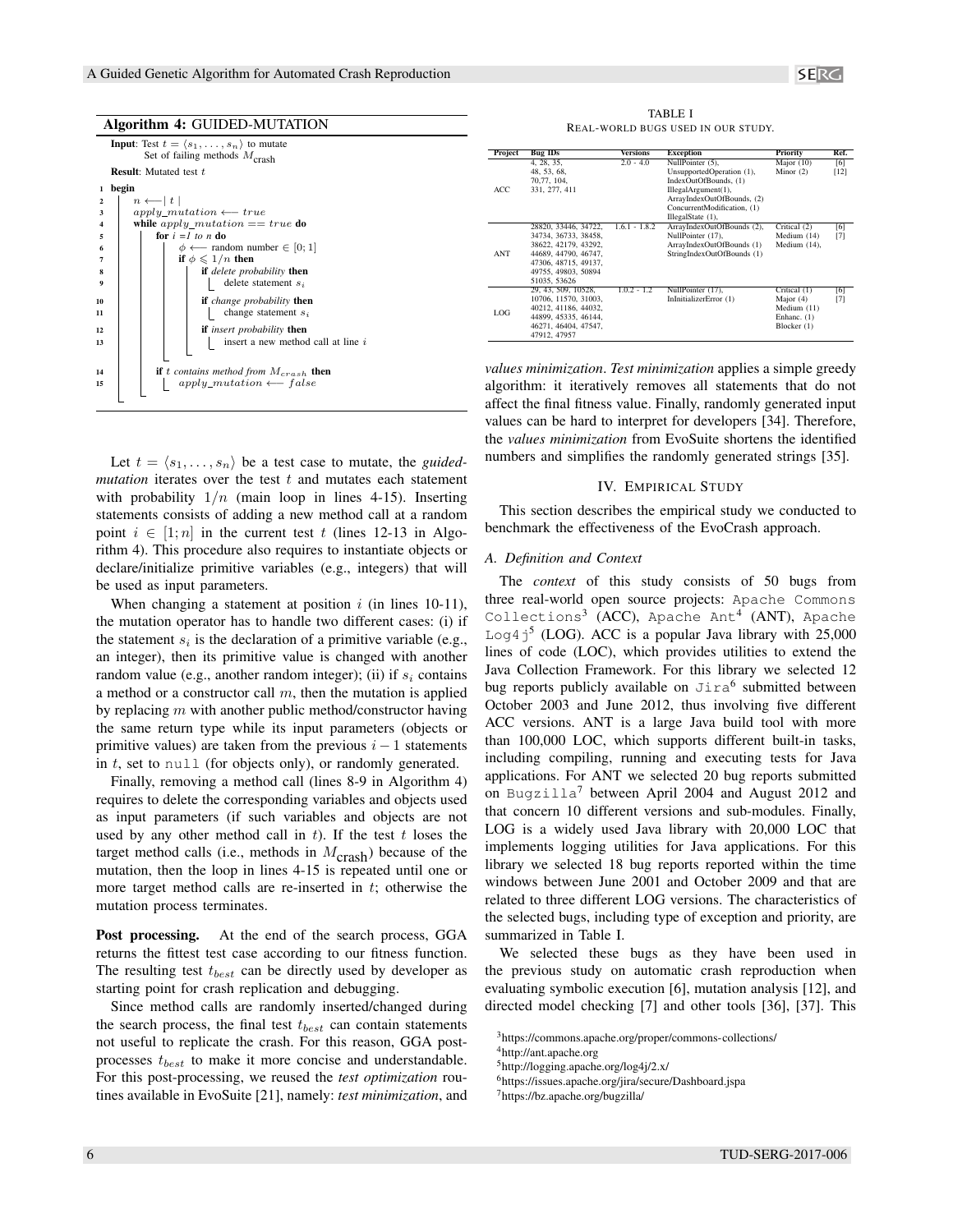selection covers crashes that involve the most common Java Exceptions [38], such as NullPointerException (77%), ArrayIndexOutOfBoundsException (8%), IllegalStateException and IllegalArgument-Exception (4%). Furthermore, the severity of these realworld bugs varies between *medium* (50%), *major* (36%) and *critical* (6%) as judged by the original developers.

#### *B. Research Questions*

To evaluate the effectiveness of EvoCrash we formulate the following research questions:

- RQ1: *In which cases can EvoCrash successfully reproduce the targeted crashes, and under what circumstances does it fail to do so?* With this preliminary research question we aim at evaluating the capability of our tool to generate test cases (i) that can replicate the target crashes, and (ii) that are useful for debugging.
- **RQ**<sub>2</sub>: *How does EvoCrash perform compared to state-ofthe-art reproduction approaches based on stack traces?* In this second research question we investigate the advantages of EvoCrash as compared to the best known stack trace approaches previously proposed in the literature.

#### *C. Experimental Procedure*

We run EvoCrash on each target crash to try to generate a test case able to reproduce the corresponding stack trace. Given the randomized nature of genetic algorithms, the search for each target bug/crash was repeated 50 times in order to verify that the target crashes are replicated the majority of the time. In our experiment, we configured GGA by using standard parameter values widely used in evolutionary testing [21], [39], [40]:

- Population size: for GGA, we initially use a population size of 50 test cases. If the search reaches the timeout (30 minutes), we increment the population size by 25 and run EvoCrash once again until the population size reaches 300. If with population size of 300 EvoCrash cannot create a test case with fitness  $= 0.0$  in 30 minutes, we specify the crash case as non-reproducible.
- Crossover: we use the novel *guided single-point* crossover with *crossover probability* set to 0.75 [21].
- Mutation: as mutation operator we use our *guided uniform mutation*, which mutates test cases by randomly adding, deleting, or changing statements. We set the *mutation probability* equal to  $1/n$ , where *n* is the length of the test case taken as input [21].
- Search Timeout: the search stops when a zero fitness function value is detected or when the timeout of 30 minutes is reached [40].

To address  $\mathbb{R}Q_1$ , we apply the two criteria proposed by Chen and Kim [6] for evaluating the effectiveness of crash replication tools: *Crash Coverage* and *Test Case Usefulness*. According to the *Crash Coverage* criterion, a crash is covered when the test generated by EvoCrash results in the generation of the same type of exception at the same crash line as reported in the crash stack trace. Therefore, for this criterion we classified as *covered* only those crashes for which EvoSuite reached a fitness value equal to 0.0, i.e., when the generated crash stack trace is identical to the target one. In these cases, we also re-executed the generated tests against the CUT to ensure that the crash stack frame was correctly replicated.

For the *Test Case Usefulness* criterion, a generated test case by EvoCrash is considered useful if it can reveal the actual bug that causes the original crash. Therefore, we manually examined each crash classified as *covered* (using the coverage criterion) to investigate if it can reveal the actual bug following the guidelines in [6]. A test case *reveals a bug* if the generated crash trace includes the buggy frame (i.e., the stack element which the buggy method lies in [6]) or the frame the execution of which covers the buggy component. To assess usefulness of the tests, we carefully inspected the original developers' fixes to identify the bug fixing locations. Finally, *useful* tests have to reveal the origin of the corrupted input values (e.g., null values) passed to the buggy methods that trigger the crash [6]. This manual validation has been performed by two authors independently, and cases of disagreement were discussed.

To address  $\mathbb{R}Q_2$ , we selected three state-of-the-art techniques, namely: STAR [6], MuCrash [12], and JCHARM-ING [7], [19]. These three techniques are modern approaches to crash replication for Java programs, and they are based on three different categories of algorithms: symbolic execution [6], mutation analysis [12], and model checking [7].

At the time of this submission, these three tools (either as executable jars or source code) were not available. Therefore, to compare our approach, we rely on their published data. Since the studies use different data sets, we cannot report data points for all subject systems. Thus, we compared EvoCrash with MuCrash for the 12 bugs selected from ACC that have also been used by Xuan et al. [12] to evaluate their tool. We compared EvoCrash with JCHARMING for the 8 bug reports that have been also used by Nayrolles et al. [7]. Finally, we compare EvoCrash with STAR for the 50 bugs in our sample that are in common with the study by Chen and Kim [6].

#### V. EXPERIMENTAL RESULTS

This section presents the results of the empirical study we conducted to evaluate the effectiveness of EvoCrash in terms of crash coverage and test case usefulness. Moreover, we provide the first comparison results between the effectiveness of EvoCrash, STAR [6], MuCrash [12], and JCHARMING [7], as the state-of-the-art approaches based on crash stack traces.

EvoCrash Results (RQ1) As Table II illustrates, EvoCrash can successfully replicate the majority of the crashes in our dataset. Of the replicated cases, LOG-509 had the lowest rate of replications - 39 out of 50 - and 39 cases could be replicated 50 times out of 50. EvoCrash reproduces 10 crashes out of 12 (83%) for ACC, 14 out of 20 (70%) for ANT, and 17 out of 18 (94%) for LOG. Overall, it can replicate 41 (82%) out of the 50 crashes.

To assess the usefulness of the generated test cases, we used the same criterion that was used for STAR [6]. Based on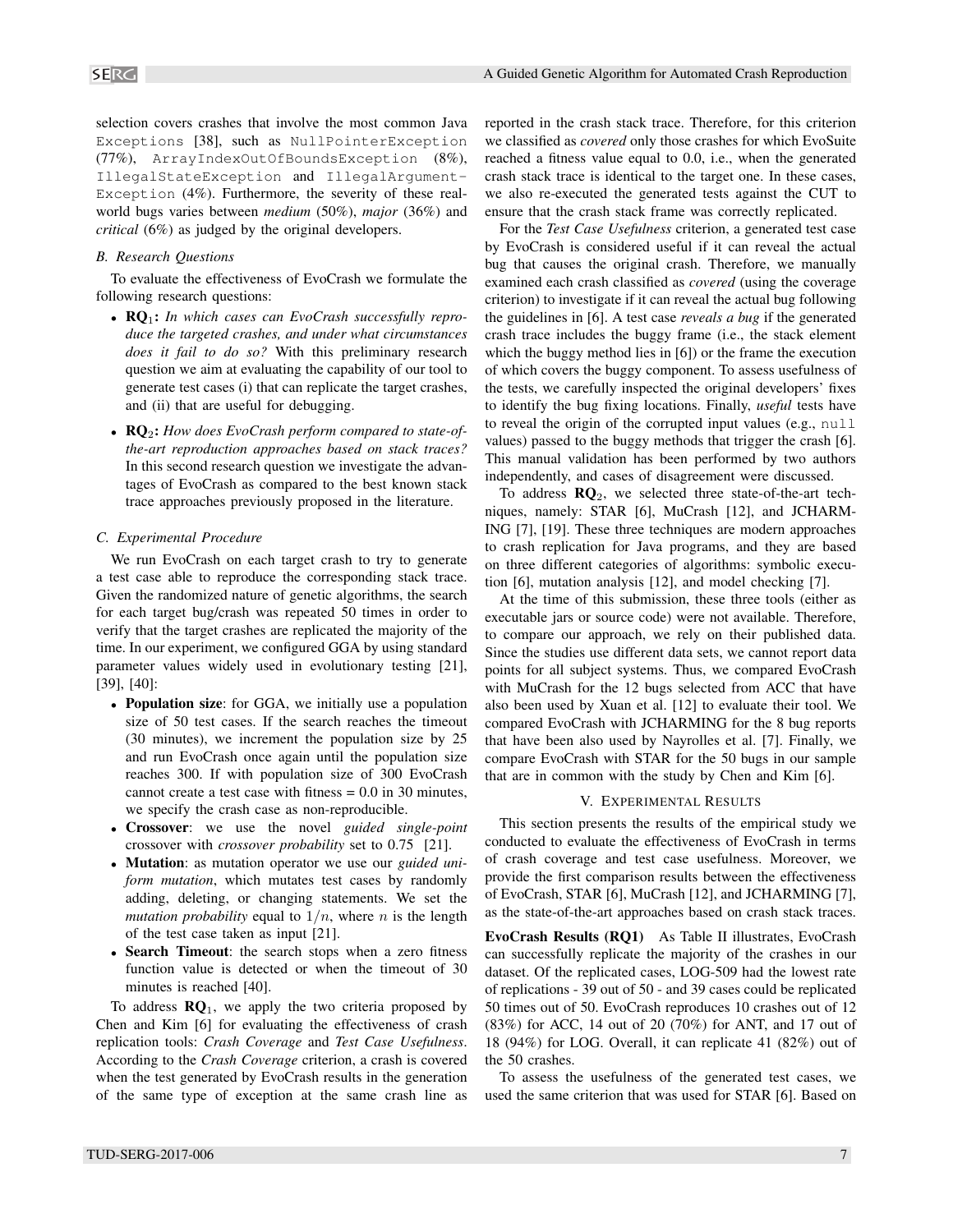#### TABLE II

DETAILED CRASH REPRODUCTION RESULTS, WHERE Y(YES), INDICATES THE CAPABILITY TO GENERATE A USEFUL TEST CASE, N(NO) INDICATES LACK OF ABILITY TO REPRODUCE A CRASH, NU(NOT USEFUL) SHOWS THAT A TEST CASE COULD BE GENERATED, BUT IT WAS NOT USEFUL, AND '-' INDICATES THAT DATA REGARDING THE CAPABILITY OF THE APPROACH IN REPRODUCING THE IDENTIFIED CRASH IS MISSING.

| Project    | <b>Bug ID</b>    | <b>EvoCrash</b>    | $STAR$ [6]            | MuCrash [12]   | <b>JCHARMING</b> [7]         |
|------------|------------------|--------------------|-----------------------|----------------|------------------------------|
|            | 4                | $\overline{Y}$     | Y                     | Y              |                              |
|            | 28               | Y                  | Y                     | Y              |                              |
|            | 35               | Y                  | Y                     | Y              |                              |
|            | 48               | Y                  | Y                     | Y              |                              |
|            | 53               | Y                  | Y                     | N              |                              |
| ACC        | 68               | N                  | N                     | N              |                              |
|            | 70               | $\mathbf Y$        | ${\bf N}$             | N              |                              |
|            | 77               | NU                 | $\rm N U$             | N              |                              |
|            | 104              | N                  | Y                     | Y              |                              |
|            | $\overline{331}$ | $\mathbf Y$        | N                     | Y              |                              |
|            | 377              | $\mathbf Y$        | $\mathbf N$           | Y              |                              |
|            | 411              | Y                  | Y                     | Y              | ÷,                           |
|            | 28820            | $\overline{\rm N}$ | $\overline{\text{N}}$ | $\overline{a}$ | $\overline{a}$               |
|            | 33446            | NU                 | <b>NU</b>             | $\overline{a}$ | ÷,                           |
|            | 34722            | $\mathbf Y$        | ${\bf N}$             |                |                              |
|            | 34734            | NU                 | N                     |                |                              |
|            | 36733            | NU                 | NU                    |                |                              |
|            | 38458            | Y<br>NU            | Y<br>Y                |                | $\frac{1}{2}$<br>Y           |
|            | 38622<br>42179   | $\mathbf Y$        | $\mathbf N$           |                |                              |
|            | 43292            | $\mathbf N$        | Y                     |                | $\overline{a}$               |
|            | 44689            | Y                  | NU                    |                |                              |
| <b>ANT</b> | 44790            | Y                  | Y                     |                |                              |
|            | 46747            | N                  | $_{\rm N}$            |                |                              |
|            | 47306            | N                  | $\mathbf N$           |                |                              |
|            | 48715            | N                  | $\mathbf N$           |                |                              |
|            | 49137            | Y                  | NU                    |                |                              |
|            | 49755            | Y                  | $\mathbf Y$           |                |                              |
|            | 49803            | Y                  | Y                     |                |                              |
|            | 50894            | Y                  | NU                    |                |                              |
|            | 51035            | N                  | N                     |                | -                            |
|            | 53626            | Y                  | N                     |                | ä,                           |
|            | 29               | Y                  | Y                     | $\overline{a}$ | ÷,                           |
|            | 43               | N                  | $_{\rm N}$            | $\overline{a}$ | $\overline{a}$               |
|            | 509              | Y                  | N                     |                | Ē,                           |
|            | 10528            | Y                  | N                     |                | ÷,                           |
|            | 10706            | Y                  | ${\bf N}$             |                | ÷                            |
|            | 11570            | Y                  | Y                     |                | Y                            |
|            | 31003            | Y                  | Y                     |                | ÷.                           |
|            | 40212            | Y                  | NU                    |                | Y                            |
|            | 41186            | Y                  | Y                     |                | Y                            |
| LOG        | 44032            | $\mathbf Y$        | N                     |                | $\overline{\phantom{a}}$     |
|            | 44899            | $\mathbf Y$        | ${\bf N}$             |                | ÷.                           |
|            | 45335            | Y                  | NU                    |                | $\mathbf N$                  |
|            | 46144            | $\mathbf Y$        | N                     |                | $\qquad \qquad \blacksquare$ |
|            | 46271            | NU                 | Y                     |                | Y                            |
|            | 46404            | Y                  | N                     |                | ÷,                           |
|            | 47547            | Y                  | Y                     |                | ÷                            |
|            | 47912            | $\mathbf Y$        | NU                    |                | Y                            |
|            | 47957            | NU                 | Y                     |                | N                            |

this, 34 (89%) of the replications were useful, as they included buggy frame. The remaining 13% non useful replications were mainly due to having dependency on data from external files which were not available during replication.

For ACC, there were two cases (ACC-68, and ACC-104) which were not reproducible by EvoCrash. For ACC-68, the class under test includes three nested classes, and the innermost one was where the crash occurs. Currently, EvoSuite does not support instrumentation of multiple inner classes. For ACC-104, EvoCrash could replicate the case 4 times out of 50. This low ratio was due to the fact that calls to the input object and target method had to be made in a certain order to trigger the crash.

For ANT, 6 of the 20 cases (30%) are currently not supported by EvoCrash. For these cases, the major hindering factor was the dependency on a missing external build.xml file, which is used by ANT for setting up the project configu-

| java.lang.NullPointerException:                 |
|-------------------------------------------------|
| at org.apache.tools.ant.util.SymbolicLinkUtils. |
| isSymbolicLink(SymbolicLinkUtils.java:107)      |
| at org.apache.tools.ant.util.SymbolicLinkUtils. |
| isSymbolicLink(SymbolicLinkUtils.java:73)       |
| at org.apache.tools.ant.util.SymbolicLinkUtils. |
| deleteSymbolicLink(SymbolicLinkUtils.java:223)  |
| at org.apache.tools.ant.taskdefs.optional.unix. |
| Symlink.delete(Symlink.java:187)                |
|                                                 |
| Crash Stack Trace for ANT-49137.<br>Listing     |

| public void test0() throws Throwable |  |
|--------------------------------------|--|
| Symlink symlink $0 = new$ Symlink(); |  |
| symlink0.setLink("");                |  |
| symlink0.delete();                   |  |
|                                      |  |

Listing 2. Generated test by EvoCrash for ANT-49137.

rations. However, build.xml was not supplied for many of the crash reports. In addition, the use of Java reflection made it more challenging to reproduce these ANT cases, since the specific values for class and method names are not known from the crash stack trace.

For LOG, 1 of the 18 cases (5%) is not supported by EvoCrash. In this case, the target call is made to a static class initializer, which is not supported by EvoCrash yet.

Comparison to the State of the Art (RQ2) Table II shows the comparisons of EvoCrash to STAR, MuCRASH, and JCHARMING. Bold entries represent bugs which can be triggered by EvoCrash, yet one of the other techniques is not; Underlined entries represent bugs that EvoCrash cannot reproduce, while there is another technique that can. As can be seen, there are 22 (bold) cases in which EvoCrash outperforms the state of the art, and there are 2 (underlined) cases that EvoCrash cannot handle. Below we discuss these cases in more detail.

EvoCrash *vs.* STAR. As Table II presents, for ACC, EvoCrash covers all the cases that STAR covers except for ACC-104 (that was reflected on previously). In addition, EvoCrash covers 3 cases (25%) which were not covered by STAR due to the path explosion problem. For instance, in ACC-331, the defect exists in a private method, least, inside a for loop, inside the third if condition, which was too complicated for STAR. The case was complex to EvoCrash too, since this was one of the cases where we had to increase the population size (from 50 to 175).

For ANT, EvoCrash supports 7 cases (35%) which are not covered by STAR. Out of the 7, there are 3 cases, for which only EvoCrash can generate a useful test case. Listing 1 shows the crash stack trace for of these cases (ANT-49137). As reported in the issue tracking system of the project<sup>8</sup>, in this case, the defect exists in the 4th stack frame. Thus, a useful test case should (i) make a call to the method delete, (ii) trigger a java.lang.NullPointerException, and (iii) yield a crash trace which includes the first stack frame, which is where the exception was thrown. As Listing 2 depicts,

<sup>8</sup>https://bz.apache.org/bugzilla/show bug.cgi?id=49137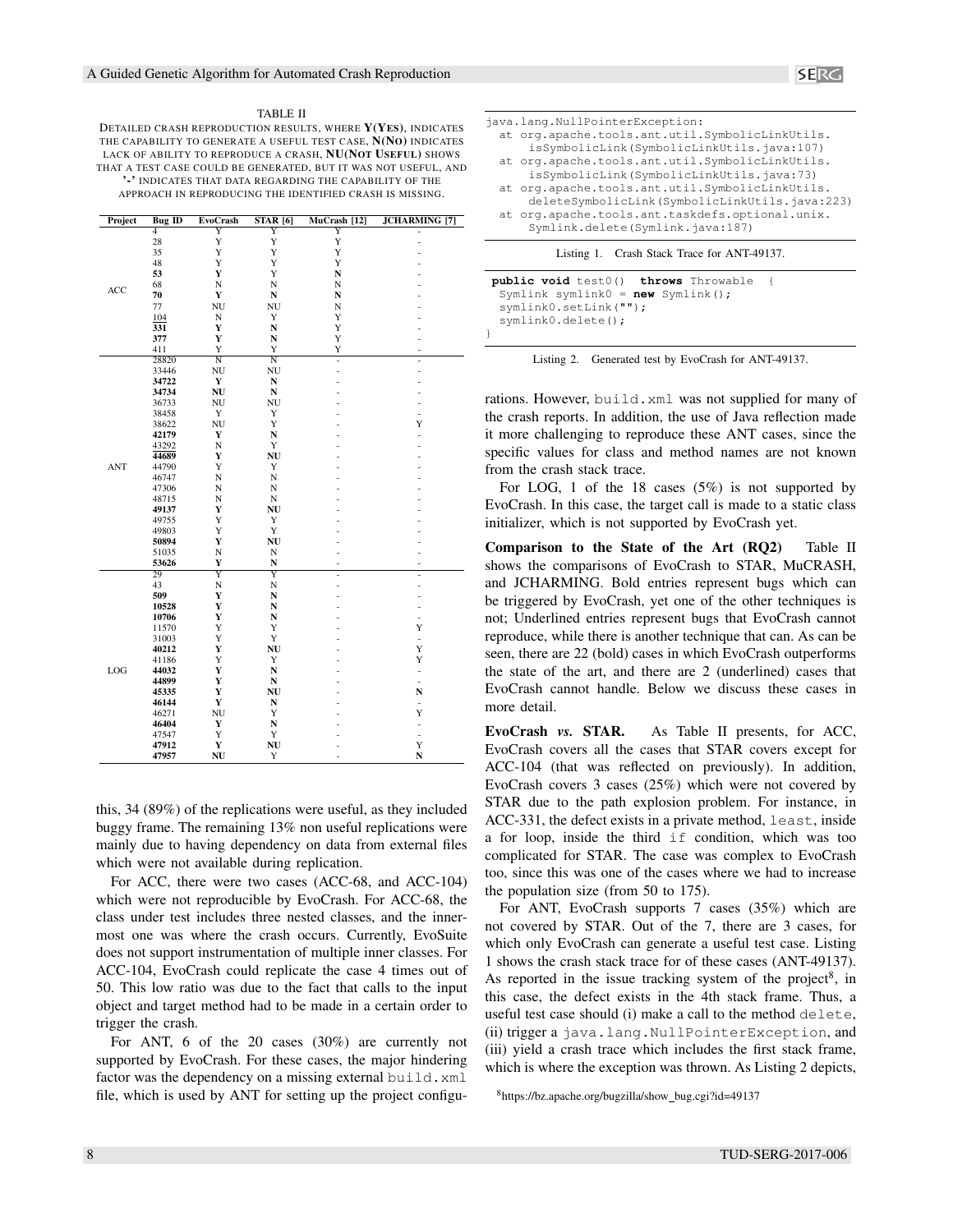| public void test0() throws Throwable {           |  |  |  |
|--------------------------------------------------|--|--|--|
| java.io. File $v1 = (java.io.file) null;$        |  |  |  |
| org.apache.tools.ant.util.SymbolicLinkUtils v2 = |  |  |  |
| org.apache.tools.ant.util.SymbolicLinkUtils      |  |  |  |
| .qetSymbolicLinkUtils();                         |  |  |  |
| v2.isSymbolicLink((java.io.File) v1, (java.lang. |  |  |  |
| String) null;                                    |  |  |  |
|                                                  |  |  |  |
| Listing 3. Generated test by STAR for ANT-49137. |  |  |  |

java.lang.NullPointerException at org.apache.tools.ant.util.SymbolicLinkUtils. isSymbolicLink(SymbolicLinkUtils.java:107)

Listing 4. Generated Crash Stack Trace by STAR for ANT-49137.

the test case by EvoCrash creates an instance of Symlink, symlink0, adapts the state in symlink0, and ultimately makes a call to delete, which will result in generating the target crash stack trace with fitness equal to 0.0. On the other hand, as Listing 3 shows, the test case by STAR, makes an instance of SymbolicLinkUtils, which comes before the defective frame in the crash stack, and makes a call to the root method, isSymbolicLink. Consequently, only part of the target crash stack is generated by this test, which is shown in Listing 4. Since the defective frame is not revealed in the resulting crash trace, even though the root frame is covered, the test by STAR does not evaluate to useful according to the criteria set by STAR [6].

Other than ACC-104, ANT-43292 is the other case that is only reproducible by STAR. The main reason for this lies in an inheritance-related problem and how the current fitness function compares stack frames. In this case, the target method, mapFileName, is defined in FilterMapper, which extends FileNameMapper. However, the search can find better fitness values, using other subclasses of FileNameMapper, such as FlatFileNameMapper, because the implementation of mapFileName in these subclasses has lower complexity. To improve this case in the future, we plan to increase the strictness of the fitness function when it comes to distinguishing among subclasses and their inherited methods.

For LOG, EvoCrash covers all the cases that were covered by STAR. 6 of the LOG cases (33%) are only covered by EvoCrash. As an example, LOG-509 is among the cases which are only covered by EvoCrash. In this case, there is a need to interact with the file system, and in order to handle the interaction with the environment, EvoCrash benefits from the mocking mechanisms implemented in EvoSuite.

EvoCrash *vs.* MuCrash. As Table II shows, evaluation data for MuCrash is only available for  $ACC<sup>9</sup>$  Except for ACC-104, EvoCrash covers all the ACC-cases that are covered by MuCrash. In addition, 3 cases (25%) are only covered by EvoCrash, though one of them is not marked as useful.

An example of a covered case is ACC-53, depicted in Listing 5. It requires that an object is added to an instance

| java.lang.ArrayIndexOutOfBoundsException: |
|-------------------------------------------|
| at org.apache.commons.collections.buffer. |
| UnboundedFifoBuffer\$1.remove(            |
| UnboundedFifoBuffer.java:312)             |
|                                           |

Listing 5. Crash Stack Trace for ACC-53

| Object object0 = $new$ Object();                  |
|---------------------------------------------------|
| UnboundedFifoBuffer unboundedFifoBuffer $0 = new$ |
| UnboundedFifoBuffer();                            |
| unboundedFifoBuffer0.add(object0);                |
| unboundedFifoBuffer0.tail = $82$ ;                |
| unboundedFifoBuffer0.remove((Object) null);       |



of UnboundedFifoBuffer, the tail index is set to a number larger than the buffer size, and then that the method remove is invoked. In addition, the order in which the methods are invoked matters. So, if the tail index would be set after remove is called, the target crash would not be replicated. As shown in Listing 6, EvoCrash synthetized the right method sequence and reproduced ACC-53.

EvoCrash *vs.* JCHARMING. As Table II shows, only few cases from ANT and LOG were shared with the cases used to evaluate JCHARMING. While 75% of the shared cases are covered both by EvoCrash and JCHARMING, there is substantial difference in the efficiency of the two approaches. On average, EvoCrash takes less than 2 minutes to cover the target crashes, whereas JCHARMING may take from 10 to 38 minutes to generate tests for the same cases.

For LOG-41186, 2 LOG cases out of 7 (29%) are only supported by EvoCrash. As an example, Listing 7 shows the crash stack trace for LOG-45335, which is one of the two cases covered only by EvoCrash. To generate a useful test for LOG-45335, as depicted in Listing 8, EvoCrash sets the ht state in NDC to null, and then makes a call to the static method remove, which is the buggy frame method.

#### VI. DISCUSSION

We identify two possible directions for future work.

Interactive Search. It should be noted that since GGA strives for finding the fittest test case, thus discarding the ones with fitness  $\neq 0.0$ , the crash coverage and usefulness evaluation was performed on a set of EvoCrash tests with fitness equal to 0.0. However, considering the crash exploitability and usefulness criteria adopted from STAR [6], it could be possible that EvoCrash discarded tests with fitness between 0.0 and 1.0,

| java.lang.NullPointerException:<br>at org.apache.log4jb.NDC.remove(NDC.java:377)              |
|-----------------------------------------------------------------------------------------------|
| Listing 7. Crash Stack Trace for LOG-45335.                                                   |
| <b>public void</b> test0() throws Throwable {<br>$NDC.$ ht = $null;$<br>$NDC$ . remove $()$ ; |
|                                                                                               |

Listing 8. The EvoCrash Test for LOG-45335.

<sup>&</sup>lt;sup>9</sup>Since MuCrash is not publicly available we could not reproduce the data or add additional cases by ourselves.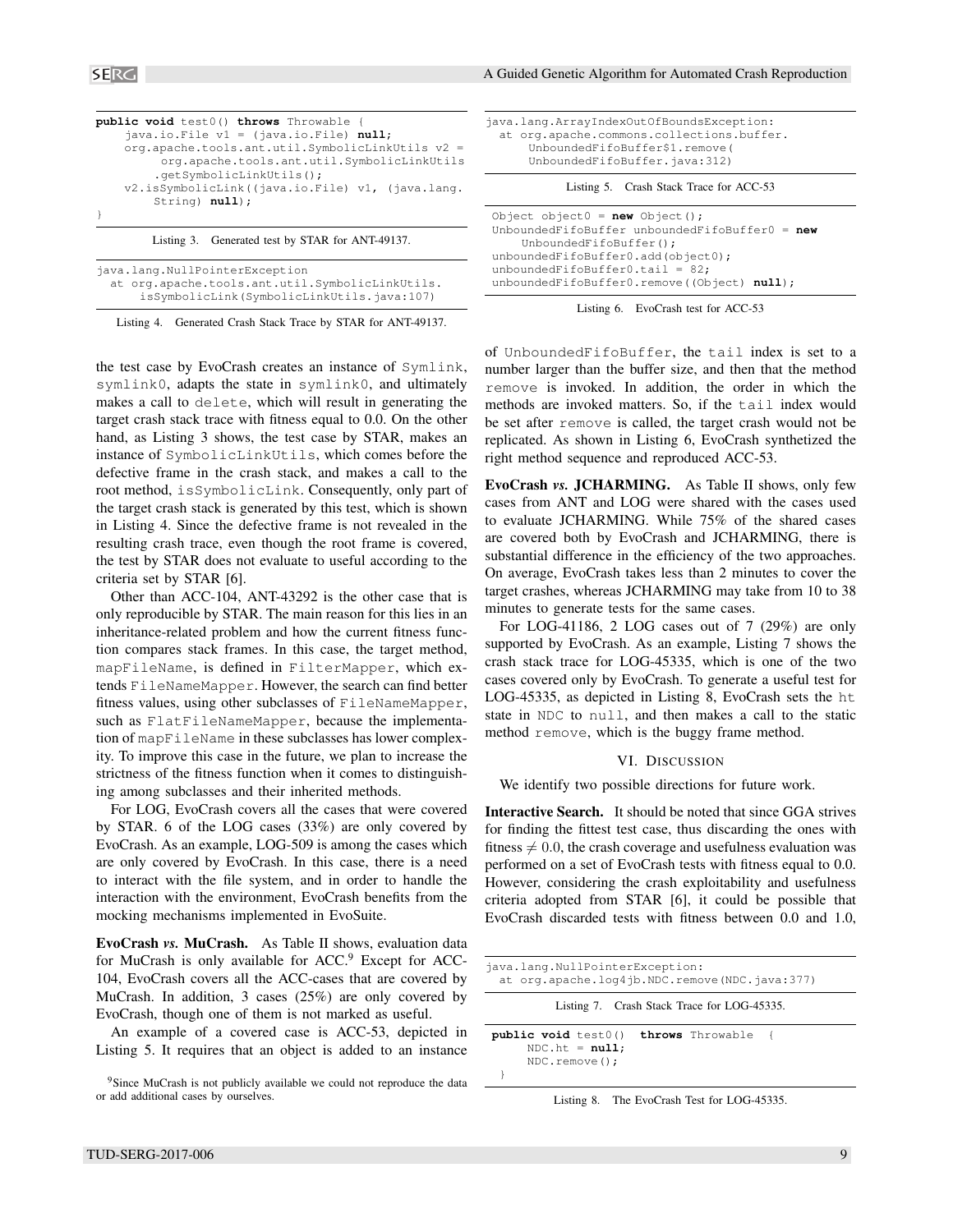Considering the fitness function range, fitness values could be from 0.0 to 6.0, where 6.0 means a test case that does not reach the target line, therefore does not invoke the target method, and in turn, does not trigger the target exception. In contrast, fitness 0.0 means that the test covers the target line and method, and triggers the target exception. According to the definition of the fitness function (presented in Section III), when the fitness value is between 0.0 and 1.0, the target line and exception are covered, however, the stack trace similarity is not ideal yet. In this case, even though the target stack similarity is not achieved, crash coverage and test usefulness criteria could be covered. As the result, future work can provide interactive mechanisms through which the precision of the fitness function could be adjusted, so tests with fitness between 0.0 and 1.0

In addition, dependency on external files was a major factor that prevented EvoCrash from covering more cases. As described earlier, for some of the cases with environmental dependency, we increased the population size, which in turn led to successful generation of tests for some of the cases. Thus, if external files were to be provided by the bug reporters, then enabling developers to specify the external files, or adjust the population size through interactive mechanisms could be another possible direction for the future work.

could also be accepted.

Extending Comparisons. While to make the comparison among EvoCrash, STAR, MuCrash, and JCHARMING, we had to identify a subset of cases shared in the empirical evaluations of the techniques, we realize the need to extend the comparison between (i) EvoCrash and JCHARMING, and (ii) EvoCrash and MuCrash. To improve the comparison with JCHARMING, we would adopt the other projects that were targeted by JCHARMING, and evaluate EvoCrash against the identified cases for them. Considering the substantial performance difference between EvoCrash and JCHARMING, we also wish to statistically compare the efficiency of the tools. To do so, we would rely on availability of JCHARMING for experimentation. To improve the comparison with MuCrash, if additional evaluation data is published for the tool, or MuCrash becomes publicly available, we would extend the empirical study to increase the validity of the comparison results.

#### VII. THREATS TO VALIDITY

With respect to external validity, the main threats arise from the focus on Java and open source. The use of Java is needed for our experiments due to the dependency on EvoSuite, yet we expect our approach to behave similarly on other languages such as Ruby or C#.

To maximize reproducibility and to enable comparison with the state of the art we rely on open source Java systems. We see no reason why closed source stack traces would be substantially different. As part of our future work we will engage with one of our industrial partners, mining their log files for frequent stack traces. This will help them create test cases that they can add to their test suite to reproduce and fix errors their software suffers from.

In order to facilitate comparison with earlier approaches we selected bugs and system versions that have been used in earlier studies, and hence are several years old. We anticipate that our approach works equally well on more recent bugs or versions as well, but have not conducted such experiments yet.

A finding of our experiments is that a key limiting factor for any stack-trace based approach is the unavailability of external data that may be needed for the reproduction. Further research is needed to (1) mitigate this limitation; and (2) identify a different data set of crashes focusing on such missing data, in order to further narrow down this problem.

With respect to internal validity, a key threat is in the evaluation of the crash coverage and usefulness of the generated test cases. In case EvoCrash generated a test with fitness = 0.0, we double checked the generated crash stack trace to ensure that the corresponding test correctly replicated the crash stack frame. Despite having taken the above procedures, it is still possible that we made errors in the inspections and evaluations. To mitigate the chances of introducing errors, we peer reviewed the tests and crashes. In addition, we make the EvoCrash tool, and the generated test cases publicly available 1 for further evaluations.

#### VIII. CONCLUSION

To increase developers' productivity while debugging, several approaches to automated crash replication have been proposed. However, the existing solutions have certain limitations that adversely affect their capability in covering more crash cases for real-world software projects. This paper presents EvoCrash, which is a search-based approach to crash replication based on using data from crash stack traces. EvoCrash applies a novel Guided Genetic Algorithm (GGA) as well as a smart fitness function, to search for a test case that can trigger the target crash and reveal the buggy frame in the crash stack trace. Our empirical evaluation shows that EvoCrash addresses the major challenges that were faced by three cutting-edge approaches, and thereby, outperforms them in automated crash reproduction.

The future work may take several directions, including: (i) enhancing the fitness function implemented in EvoCrash, (ii) extending the comparison between EvoCrash and the other techniques, which considerably would depend on the availability of the tools, and (iii), evaluating EvoCrash for industrial projects.

The implementation of EvoCrash, as well as the experimental data are publicly available<sup>1</sup>.

#### ACKNOWLEDGMENT

This research was partially funded by the EU Project STAMP ICT-16-10 No.731529, the Dutch 4TU project "Big Software on the Run" and National Research Fund, Luxembourg FNR/P10/03.

#### **REFERENCES**

[1] S. Artzi, S. Kim, and M. D. Ernst, "Recrash: Making software failures reproducible by preserving object states," in *ECOOP 2008–Object-Oriented Programming*. Springer, 2008, pp. 542–565.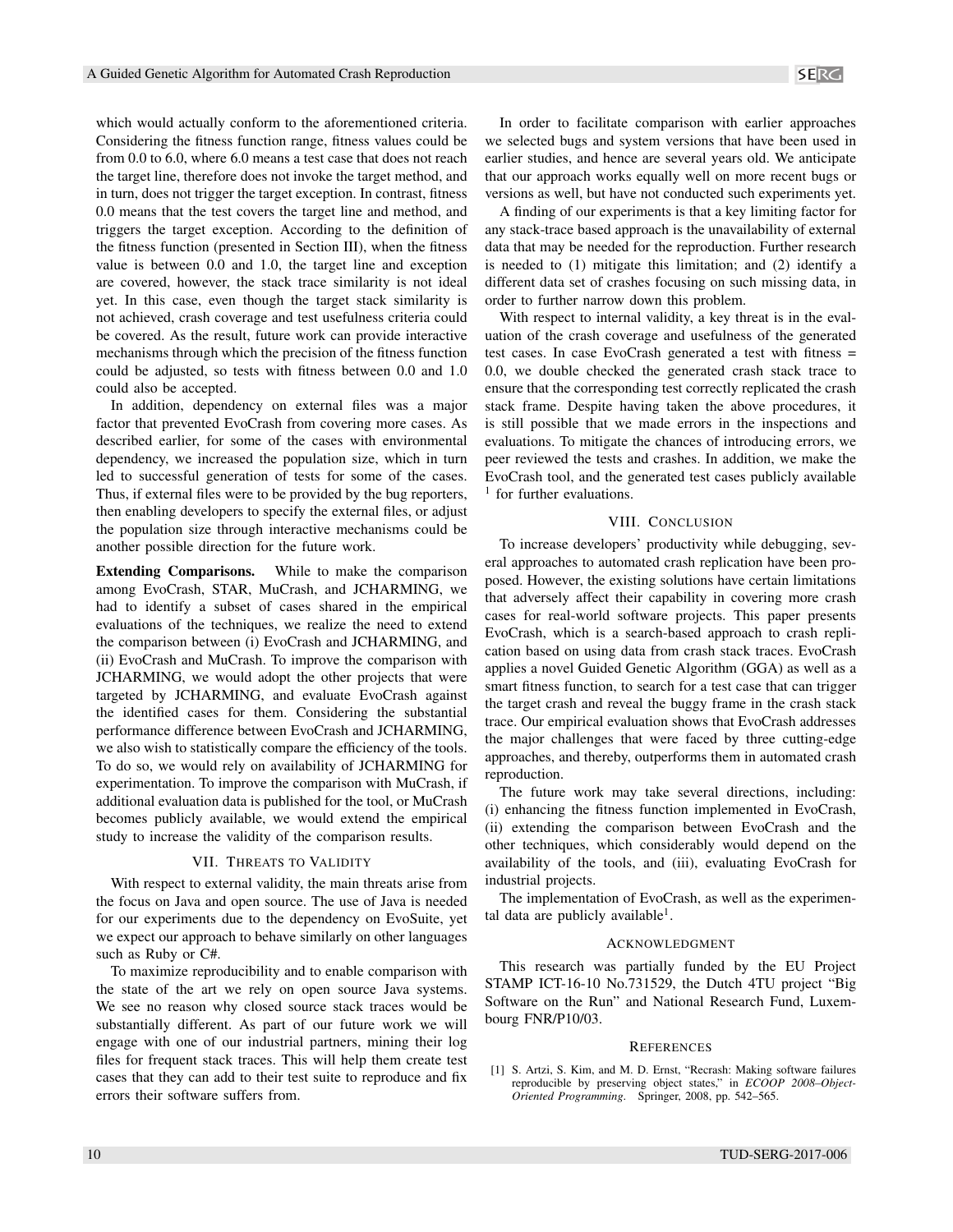- 
- [2] J. Clause and A. Orso, "A technique for enabling and supporting debugging of field failures," in *Proceedings of the 29th international conference on Software Engineering*. IEEE Computer Society, 2007, pp. 261–270.
- [3] S. Narayanasamy, G. Pokam, and B. Calder, "Bugnet: Continuously recording program execution for deterministic replay debugging," in *ACM SIGARCH Computer Architecture News*, vol. 33, no. 2. IEEE Computer Society, 2005, pp. 284–295.
- [4] D. Saff, S. Artzi, J. H. Perkins, and M. D. Ernst, "Automatic test factoring for java," in *Proceedings of the 20th IEEE/ACM international Conference on Automated Software Engineering*. ACM, 2005, pp. 114– 123.
- [5] J. Steven, P. Chandra, B. Fleck, and A. Podgurski, *jRapture: A capture/replay tool for observation-based testing*. ACM, 2000, vol. 25, no. 5.
- [6] N. Chen and S. Kim, "Star: Stack trace based automatic crash reproduction via symbolic execution," *IEEE Tr. on Sw. Eng.*, vol. 41, no. 2, pp. 198–220, 2015.
- [7] M. Nayrolles, A. Hamou-Lhadj, S. Tahar, and A. Larsson, "Jcharming: A bug reproduction approach using crash traces and directed model checking," in *2015 IEEE 22nd International Conference on Software Analysis, Evolution, and Reengineering (SANER)*. IEEE, 2015, pp. 101–110.
- [8] J. Rößler, A. Zeller, G. Fraser, C. Zamfir, and G. Candea, "Reconstructing core dumps," in *2013 IEEE Sixth Int. Conf. on Software Testing, Verification and Validation*. IEEE, 2013, pp. 114–123.
- A. Leitner, I. Ciupa, M. Oriol, B. Meyer, and A. Fiva, "Contract driven development= test driven development-writing test cases," in *Proceedings of the the 6th joint meeting of the European software engineering conference and the ACM SIGSOFT symposium on The foundations of software engineering*. ACM, 2007, pp. 425–434.
- [10] A. Leitner, A. Pretschner, S. Mori, B. Meyer, and M. Oriol, "On the effectiveness of test extraction without overhead," in *International Conference on Software Testing Verification and Validation (ICST)*. IEEE, 2009, pp. 416–425.
- [11] C. Zamfir and G. Candea, "Execution synthesis: a technique for automated software debugging," in *Proceedings of the 5th European conference on Computer systems*. ACM, 2010, pp. 321–334.
- [12] J. Xuan, X. Xie, and M. Monperrus, "Crash reproduction via test case mutation: Let existing test cases help," in *ESEC/FSE*. ACM, 2015, pp. 910–913. [Online]. Available: http://doi.acm.org/10.1145/2786805. 2803206
- [13] D. Weeratunge, X. Zhang, and S. Jagannathan, "Analyzing multicore dumps to facilitate concurrency bug reproduction," *SIGARCH Comput. Archit. News*, vol. 38, no. 1, pp. 155–166, Mar. 2010. [Online]. Available: http://doi.acm.org/10.1145/1735970.1736039
- [14] F. M. Kifetew, W. Jin, R. Tiella, A. Orso, and P. Tonella, "Sbfr: A search based approach for reproducing failures of programs with grammar based input," in *Automated Software Engineering (ASE), 2013 IEEE/ACM 28th International Conference on*, Nov 2013, pp. 604–609.
- [15] F. Kifetew, W. Jin, R. Tiellam, A. Orso, and P. Tonella, "Reproducing field failures for programs with complex grammar-based input," in *2014 IEEE Seventh International Conference on Software Testing, Verification and Validation*, March 2014, pp. 163–172.
- [16] C. Boyapati, S. Khurshid, and D. Marinov, "Korat: Automated testing based on java predicates," in *Proceedings of the 2002 ACM SIGSOFT International Symposium on Software Testing and Analysis*, ser. ISSTA '02. New York, NY, USA: ACM, 2002, pp. 123–133. [Online]. Available: http://doi.acm.org/10.1145/566172.566191 SING  $\frac{1}{100}$  Courses of Alexander Alexander Courses of Alexander Courses of Alexander Courses of Alexander Courses of Alexander Courses of Alexander Courses of Alexander Courses of Alexander Courses of Alexander Cours
- [17] C. Pacheco, S. K. Lahiri, M. D. Ernst, and T. Ball, "Feedback-directed random test generation," in *Proceedings of the 29th International Conference on Software Engineering*, ser. ICSE '07. Washington, DC, USA: IEEE Computer Society, 2007, pp. 75–84. [Online]. Available: http://dx.doi.org/10.1109/ICSE.2007.37
- [18] W. Jin and A. Orso, "Bugredux: reproducing field failures for in-house debugging," in *Proceedings of the 34th International Conference on Software Engineering*. IEEE Press, 2012, pp. 474–484.
- [19] M. Nayrolles, A. Hamou-Lhadj, S. Tahar, and A. Larsson, "A bug reproduction approach based on directed model checking and crash traces," *Journal of Software: Evolution and Process*, pp. n/a–n/a, 2016, jSME-15-0137.R1. [Online]. Available: http: //dx.doi.org/10.1002/smr.1789
- [20] M. Soltani, A. Panichella, and A. van Deursen, "Evolutionary testing for

crash reproduction," in *Proceedings of the 9th International Workshop on Search-Based Software Testing*. ACM, 2016, pp. 1–4.

- [21] G. Fraser and A. Arcuri, "Whole test suite generation," *IEEE Transactions on Software Engineering*, vol. 39, no. 2, pp. 276–291, Feb. 2013. [Online]. Available: http://dx.doi.org/10.1109/TSE.2012.14
- [22] X. Xiao, T. Xie, N. Tillmann, and J. De Halleux, "Precise identification of problems for structural test generation," in *Proceedings of the 33rd International Conference on Software Engineering*. ACM, 2011, pp. 611–620.
- [23] C. Baier, J.-P. Katoen, and K. G. Larsen, *Principles of model checking*. MIT press, 2008.
- [24] I. S. W. B. Prasetya, *T3, a Combinator-Based Random Testing Tool for Java: Benchmarking*. Cham: Springer International Publishing, 2014, pp. 101–110. [Online]. Available: http://dx.doi.org/10.1007/ 978-3-319-07785-7 7"
- [25] P. Godefroid, N. Klarlund, and K. Sen, "Dart: Directed automated random testing," in *Proceedings of the 2005 ACM SIGPLAN Conference on Programming Language Design and Implementation*, ser. PLDI '05. New York, NY, USA: ACM, 2005, pp. 213–223. [Online]. Available: http://doi.acm.org/10.1145/1065010.1065036
- [26] N. Tillmann and J. De Halleux, "Pex: White box test generation for .net," in *Proceedings of the 2Nd International Conference on Tests and Proofs*, ser. TAP'08. Berlin, Heidelberg: Springer-Verlag, 2008, pp. 134–153. [Online]. Available: http://dl.acm.org/citation.cfm?id=1792786.1792798
- [27] A. Sakti, G. Pesant, and Y. G. Guhneuc, "Instance generator and problem representation to improve object oriented code coverage," *IEEE Transactions on Software Engineering*, vol. 41, no. 3, pp. 294–313, March 2015.
- [28] G. Fraser and A. Arcuri, "1600 faults in 100 projects: Automatically finding faults while achieving high coverage with evosuite," *Empirical Software Engineering*, vol. 20, no. 3, pp. 611–639, 2013.
- [29] K. Moran, M. Linares-Vásquez, C. Bernal-Cárdenas, C. Vendome, and D. Poshyvanyk, "Automatically discovering, reporting and reproducing android application crashes," in *2016 IEEE International Conference on Software Testing, Verification and Validation (ICST)*, April 2016, pp. 33–44.
- [30] M. Harman, P. McMinn, J. De Souza, and S. Yoo, "Search based software engineering: Techniques, taxonomy, tutorial," in *Empirical software engineering and verification*. Springer, 2012, pp. 1–59.
- [31] M. Harman, S. Mansouri, and Y. Zhang, "Search-based software engineering: Trends, techniques and applications," *ACM Comput. Surv.*, vol. 45, no. 1, p. 11, 2012. [Online]. Available: http: //doi.acm.org/10.1145/2379776.2379787
- [32] P. McMinn, "Search-based software test data generation: a survey," *Software testing, Verification and Reliability*, vol. 14, no. 2, pp. 105–156, 2004.
- [33] A. Panichella, R. Oliveto, M. Di Penta, and A. De Lucia, "Improving multi-objective test case selection by injecting diversity in genetic algorithms," *IEEE Trans. Software Eng.*, vol. 41, no. 4, pp. 358–383, 2015. [Online]. Available: http://dx.doi.org/10.1109/TSE.2014.2364175
- [34] S. Afshan, P. McMinn, and M. Stevenson, "Evolving readable string test inputs using a natural language model to reduce human oracle cost," in *2013 IEEE Sixth International Conference on Software Testing, Verification and Validation*, March 2013, pp. 352–361.
- [35] G. Fraser and A. Arcuri, "Evosuite: On the challenges of test case generation in the real world," in *2013 IEEE Sixth International Conference on Software Testing, Verification and Validation*. IEEE, 2013, pp. 362–369.
- [36] H. Cibulski and A. Yehudai, "Regression test selection techniques for test-driven development," in *Software Testing, Verification and Validation Workshops (ICSTW), 2011 IEEE Fourth International Conference on*, March 2011, pp. 115–124.
- [37] H. Jaygarl, S. Kim, T. Xie, and C. K. Chang, "OCAT: Object Capturebased Automated Testing," in *Proceedings of the 19th International Symposium on Software Testing and Analysis*, ser. ISSTA '10. New York, NY, USA: ACM, 2010, pp. 159–170. [Online]. Available: http://doi.acm.org/10.1145/1831708.1831729
- [38] R. Coelho, L. Almeida, G. Gousios, A. v. Deursen, and C. Treude, "Exception handling bug hazards in android," *Empirical Software Engineering*, pp. 1–41, 2016. [Online]. Available: http://dx.doi.org/10. 1007/s10664-016-9443-7
- [39] A. Arcuri and G. Fraser, "Parameter tuning or default values? an empirical investigation in search-based software engineering," *Empirical*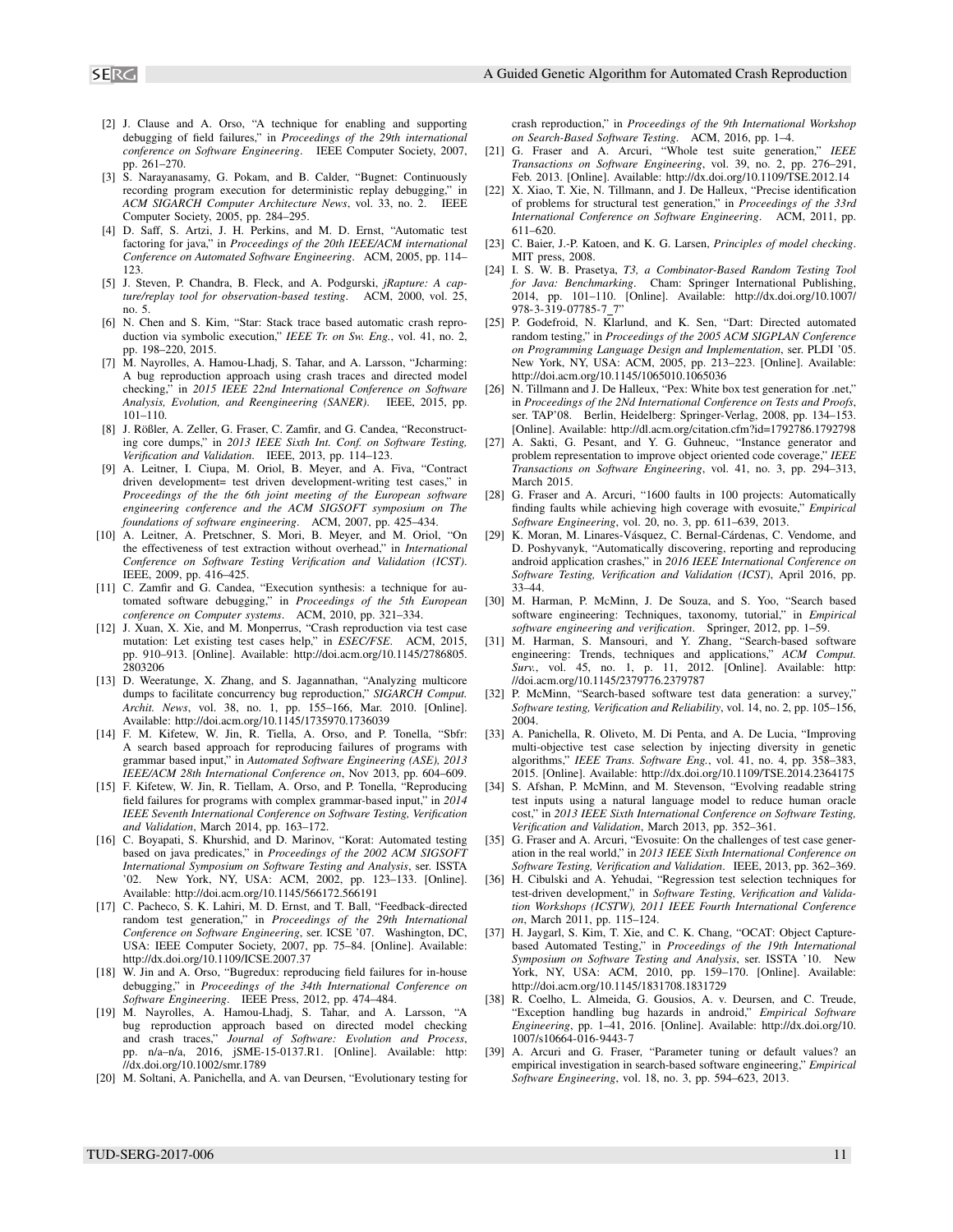

[40] A. Panichella, F. M. Kifetew, and P. Tonella, "Reformulating branch coverage as a many-objective optimization problem," in *2015 IEEE* *8th International Conference on Software Testing, Verification and Validation (ICST)*, April 2015, pp. 1–10.